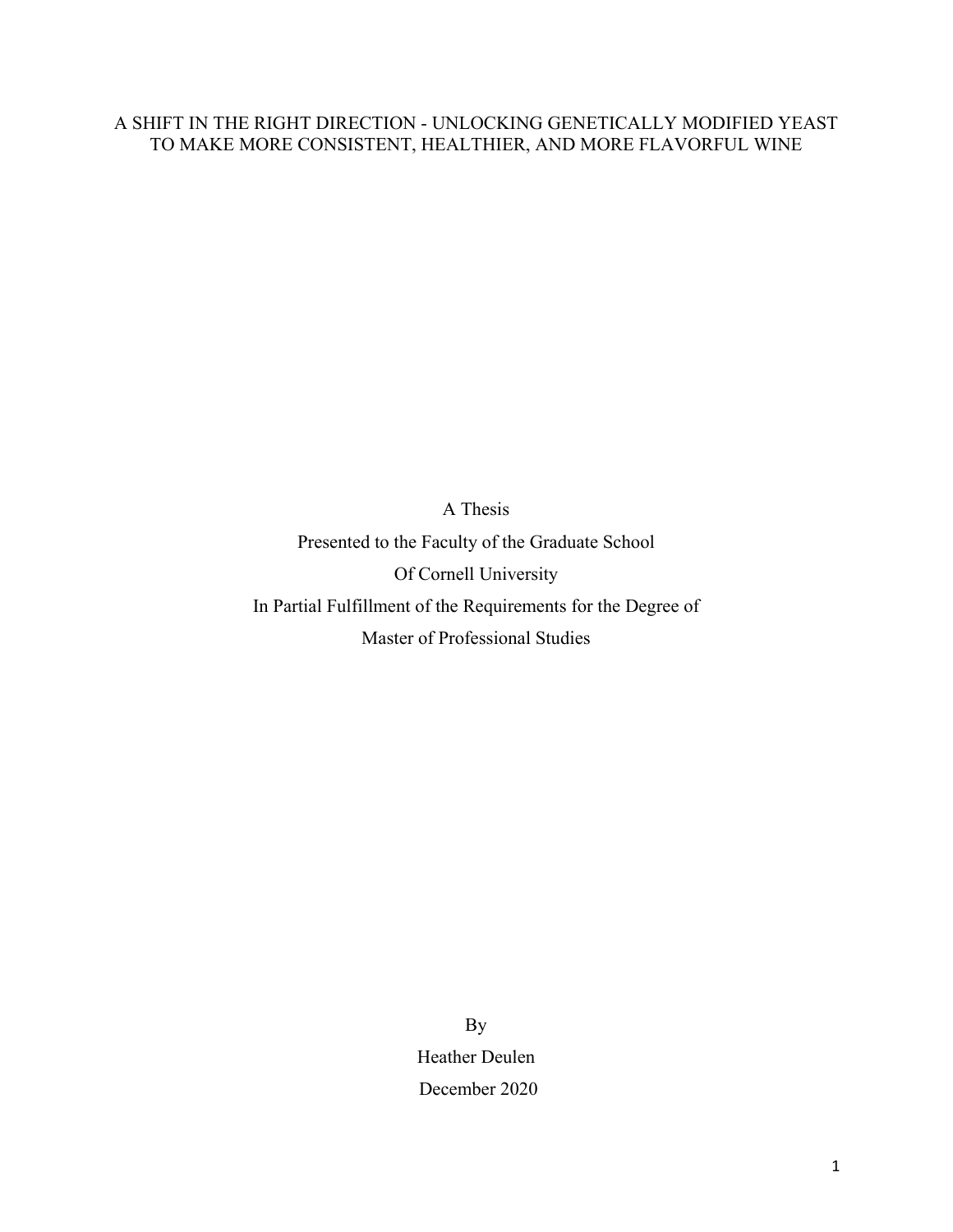© 2020 Heather Deulen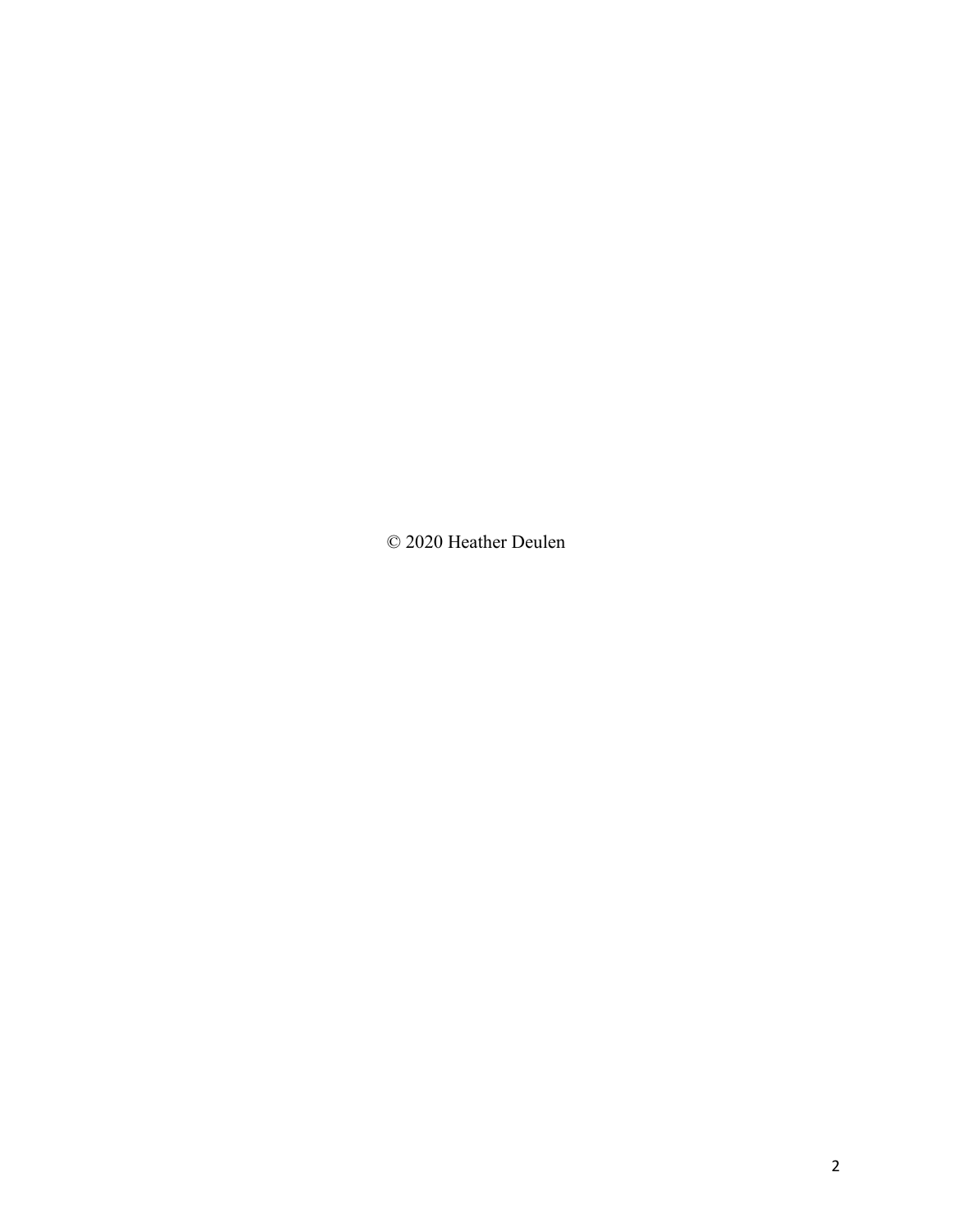## **ABSTRACT**

The winemaking industry has made a strong stance of not using genetically modified organisms until consumer acceptance. Thus, the winemaking industry is lagging behind the viticulturists, and unable to adopt the benefits of this technology for their practices. Genetic modifications have been adopted in many other industries, therefore, many of the labelling laws have well been established - United States and Canada are the first countries that have allowed optional labelling on food products. Genetic modifications have been achieved through breeding techniques in the past, but recently CRISPR/Cas9 system has led to more precision and allows scientists to create GMOs with intent rather than chance. Some of the genetically modified yeast have been improved for fermentation kinetics, aroma/flavor enhancements, alcohol reduction, eliminating carcinogens, and introducing malolactic fermentation capabilities. Genetic modifications are a part of the future, it is time to harness the technology and learn how to put it to beneficial use before passing it down to further generations.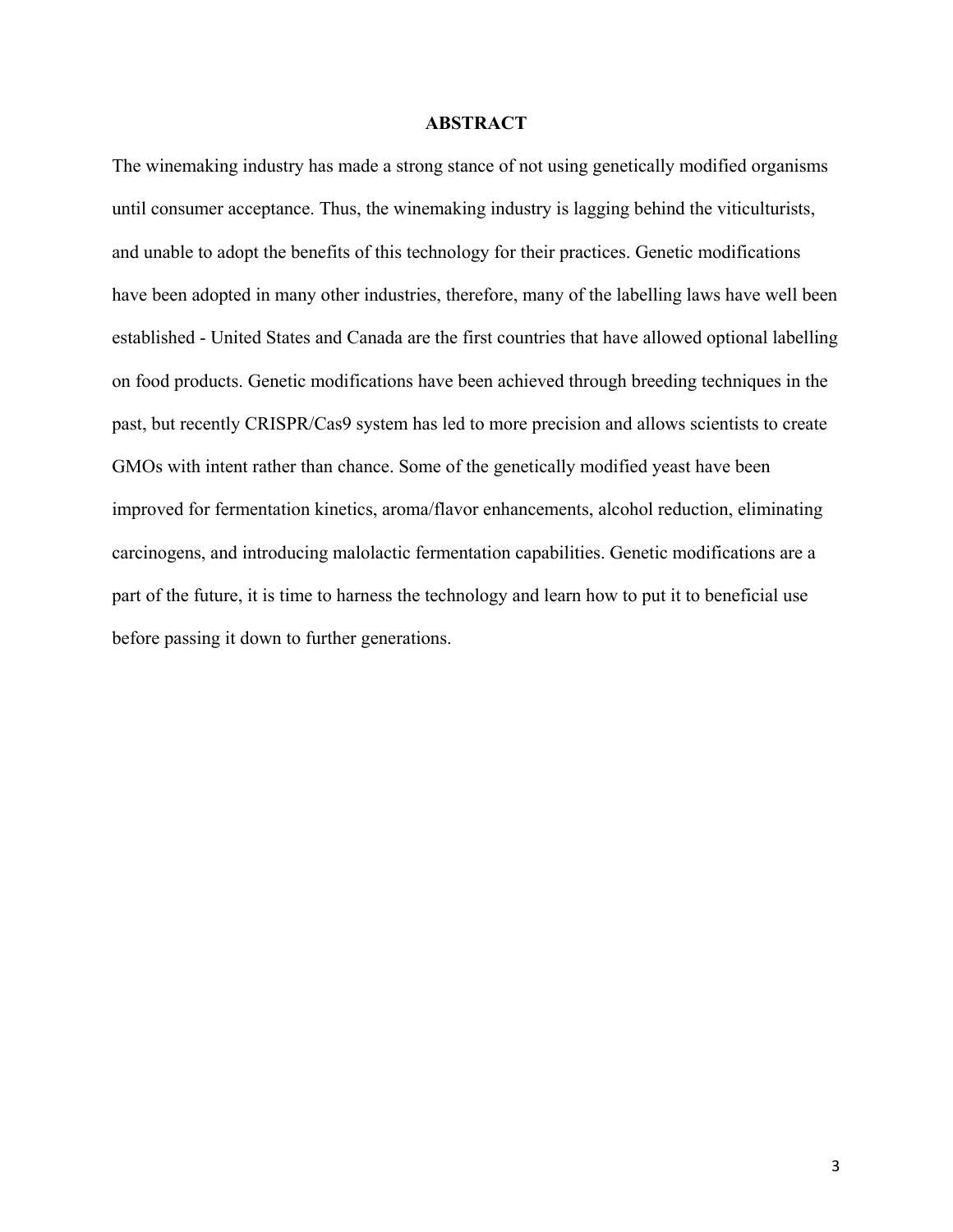## **BIOGRAPHICAL SKETCH**

Heather Rene Deulen holds a Bachelor of Science (*cum laude*) from Washington State University Vancouver in General Biology with a minor in Psychology and Molecular Biology conferred upon her in 2019. In 2020, Heather attended Cornell's Agriculture and Life Science department (CALS) for a Master of Professional Studies in Food Science. Heather is specializing in the field of Enology and Viticulture and her degree will be conferred at the end of December 2020. She has studied in Bordeaux, interned in Napa, and is now pursuing her dreams of coowning a winery with her dear friend Yanan-Lu, whom she met while studying at Cornell University.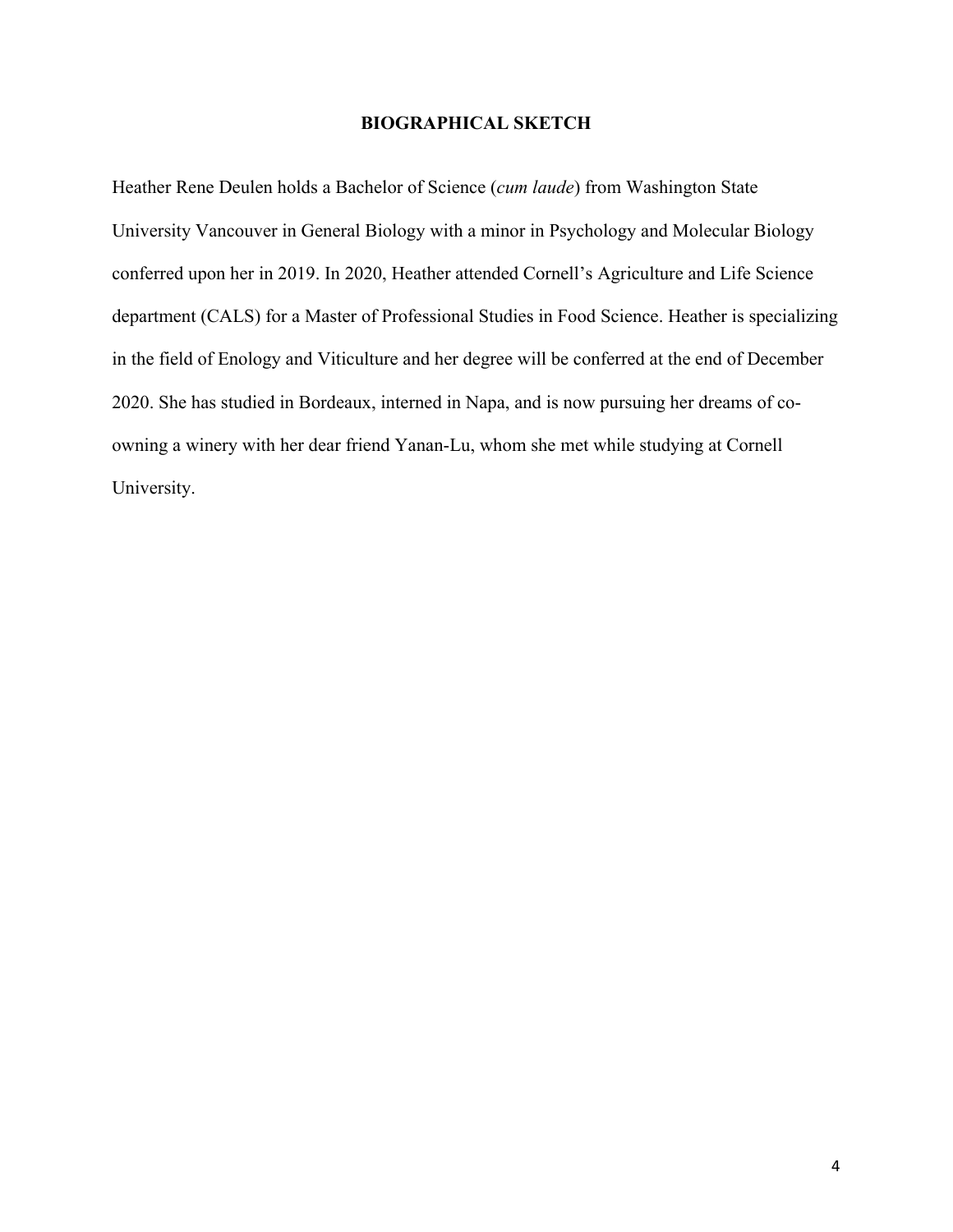#### **ACKNOWLEDGMENTS**

The author wishes to thank Patrick Gibney. Dr. Gibney was not only an amazing mentor in the lab, but a well needed counselor, and friend during the Covid-19 pandemic. Patrick Gibney knows how to inspire students during trying times, always having an open ear for a lack-ofmotivation vent session. The author would not have been able to write this review or complete their degree without the strong leadership of Patrick Gibney.

Additionally, the author would like to thank Cameron Green and Yanan Lu, her roommates. Cameron and Yanan were always willing to lend an ear to listen to her review and were subjected to revising it. Both of these individuals goaded the author towards striving for greatness and excellence.

Lastly, the author would like to thank the amazing professors, Dwayne Bershaw, Russell Moss, Gavin Sacks, and Anna Katharine Mansfield. The author will remember fondly the willingness of each professor to pass on their knowledge, guidance, and intuition.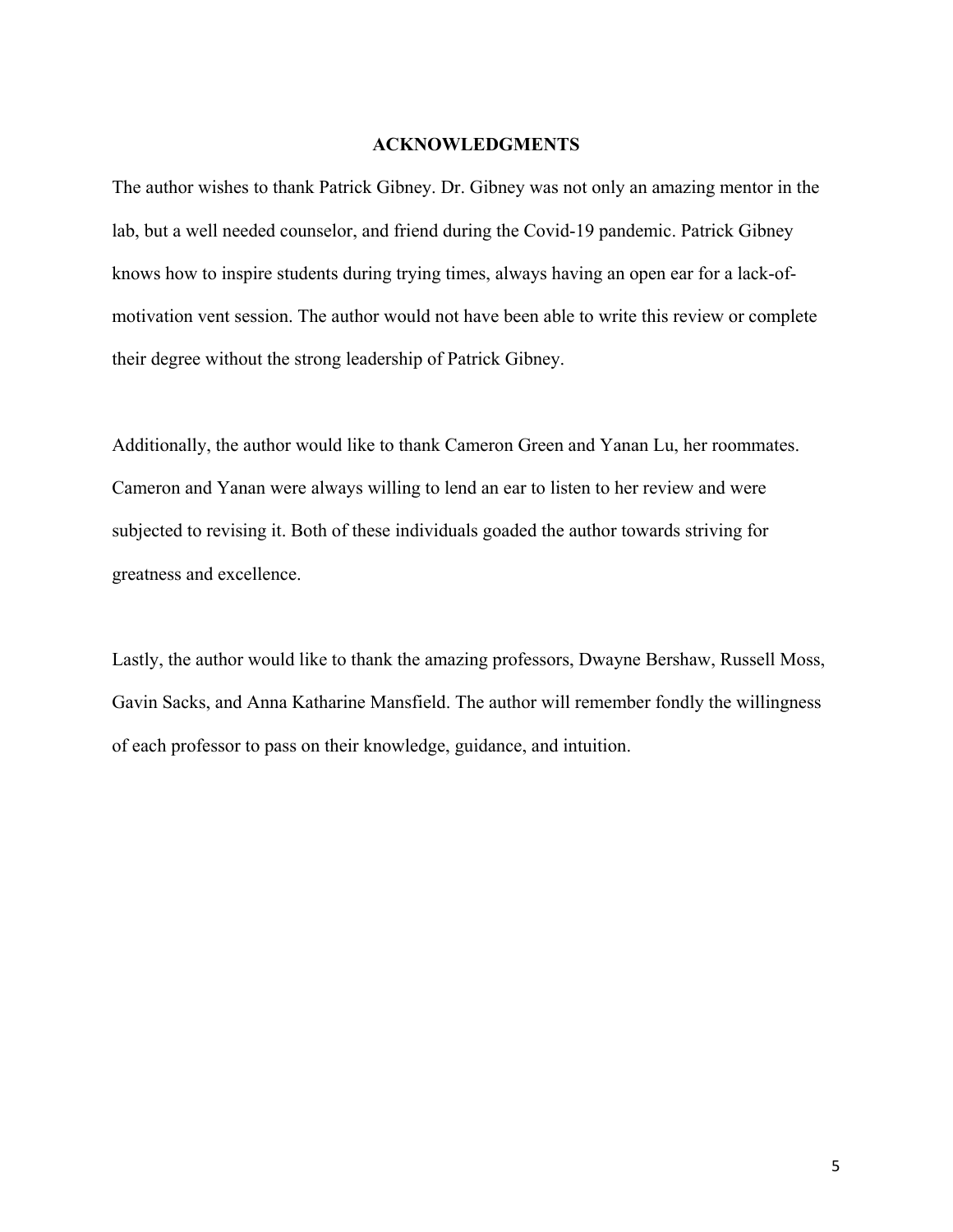# **TABLE OF CONTENTS**

| Chapter 4: Practical Applications of GM yeast in the wine industry 23-28 |  |
|--------------------------------------------------------------------------|--|
|                                                                          |  |
|                                                                          |  |
|                                                                          |  |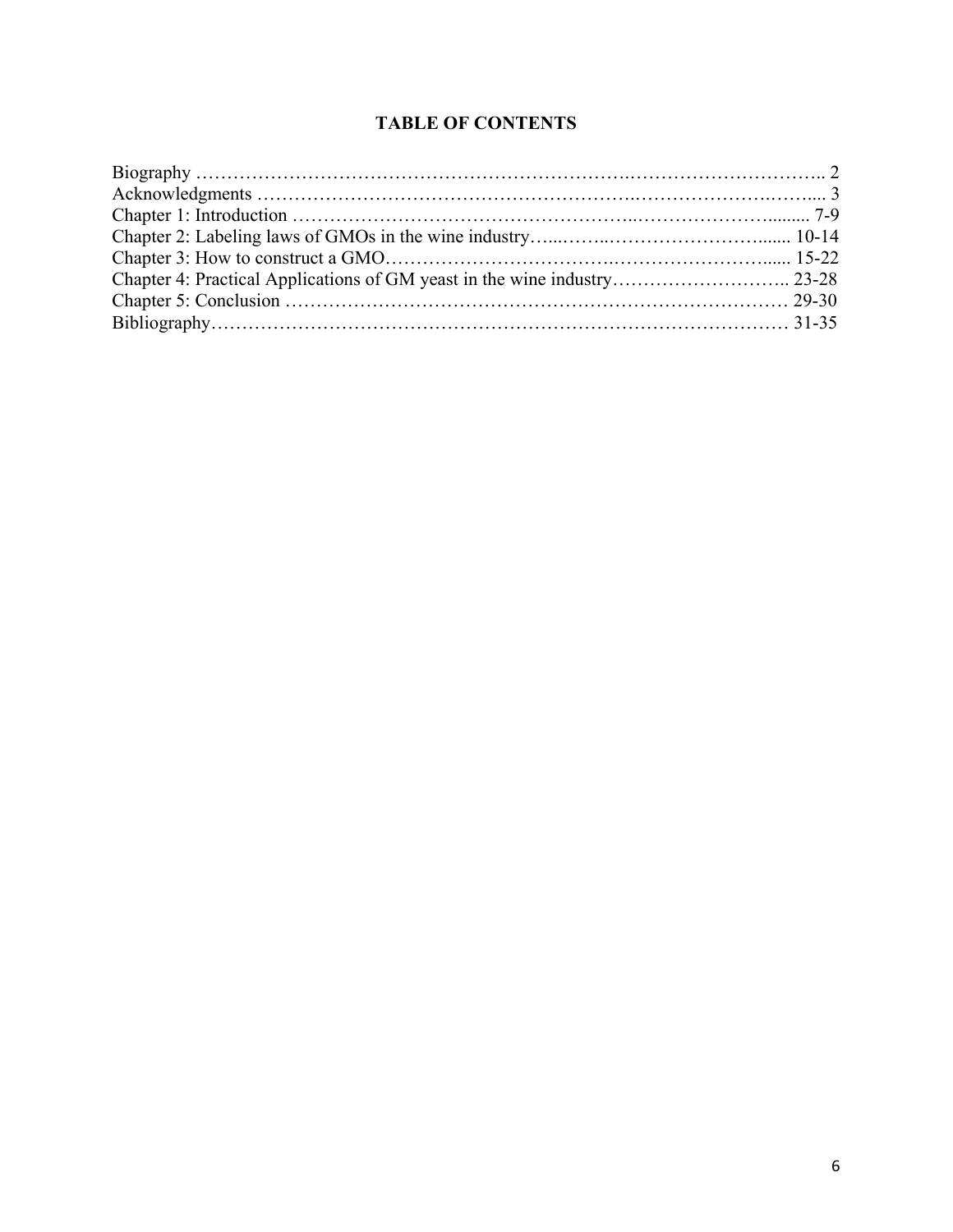#### **CHAPTER 1. INTRODUCTION**

Wine is not only a delectable beverage enjoyed in recent times, but it has also made its way through history, across cultures, and has been used for countless symbolic practices. Contents of white wine were discovered in King Tutakhamun's tomb; the royal families drank wine, and believed it was necessary for a good after-life (Guasch-Jane et al. 2006). Archaeologists have found evidence that suggests wine was stored in pottery jars in China as early as 7000 BCE for medical, social, and religious reasons (McGovern et al. 2004). The transparency of wine throughout history demonstrates how it has been cultivated as early as humanity, suggesting humanity and wine are inseparable.

For hundreds of years winemakers have been trialing fermentation practices, readily adopting favorable ones, and leaving less suitable practices in the past. Trial and error improved winemaking techniques, but it was not until the mid-1800's that the role of microbiology and its impact on wine began to be understood. Louis Pasteur, the father of microbiology, discovered that living yeast cells were the main actors that convert sucrose into ethanol (Pasteur, 1858). Fermentation became known as respiration without the presence of air, a vital process that *Saccharomyces cerevisiae* carries out in juice.

*S. cerevisiae* is one of the most well-studied eukaryotic organisms in the world. The first successful transformation of wine yeast was completed in 1978 where cells unable to make leucine were converted to cells that can make their own leucine by being induced to take-up extracellular DNA containing leucine synthesis genes (Hinnen, 1978). In 1996, *S. cerevisiae* was the first eukaryotic organism to have its entire genome sequenced and published (Goffeau et al. 1996). *S. cerevisiae* is one of the most useful eukaryotic organisms for biological research due to the ease of manipulating, editing, and stressing the cell. *S. cerevisiae* can undergo mitotic and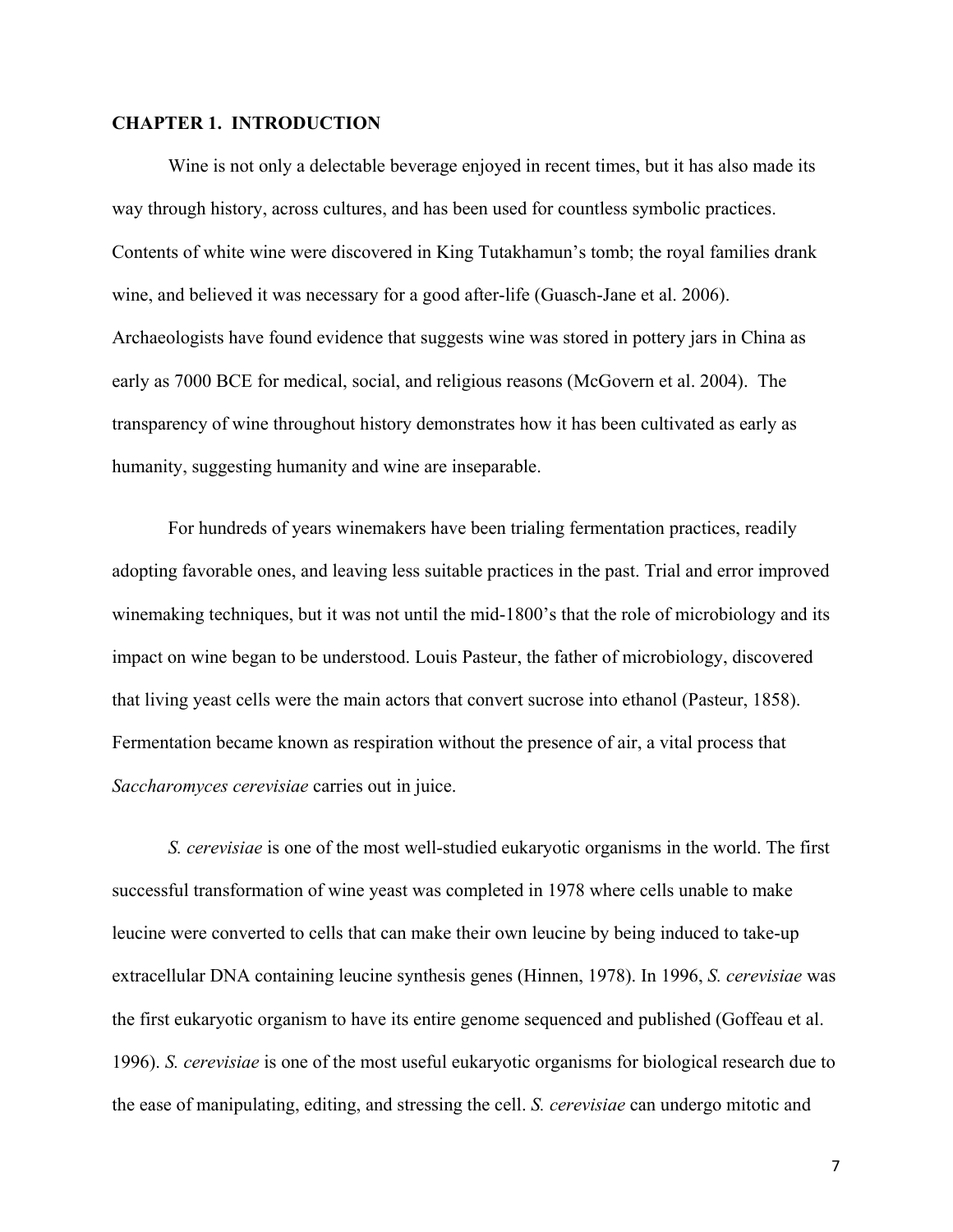meiotic reproduction, which increases its potential for experiments. Scientists can control the sexual cycle in the laboratory making it one of the most well understood eukaryotic organisms, however, this does not always hold true for its life cycle in natural settings because of all the uncontrolled variables.

One of the greatest struggles in the new age of winemaking is meeting consumer demand with growing competition among winemakers. Consumers are seeking high quality wines that are also unique, putting pressure on the industry to revamp winemaking techniques. We are at a turning point in history with consumers demanding greater wine diversity, and we need more tools to meet these demands. One of the most recent and significant advancements was the use of dehydrated yeast. Uninoculated fermentations were conducted up to 1963, which mostly changed once active dry wine yeasts became commercially available for use (Reed & Chen, 1978). Dehydrated yeasts revolutionized the industry because winemakers could predict the outcome of fermentations and select yeasts based on certain flavors, aroma profiles, and fermentation capabilities.

Creating novel yeast strains that express certain traits can be accomplished in various ways, including classic breeding/hybridization, spheroplast fusion, and using modern biotechnology. Hybridization techniques are based on simple Mendelian genetics. Yeast cells are induced to undergo meiotic reproduction, turning into gametes (also called spores). Gametes of different strains can then merge to create a hybrid strain (Sipicki, 2008). Scientists will select cells that express certain traits and continue producing offspring hoping to establish a new strain expressing the desirable phenotypes. This will create a mosaic of the two parental genes (Sipiczki, 2008). It seems practical to mate yeast until desirable traits are achieved, however, there is always the risk of producing undesirable traits during recombination (Kishimoto, 1994).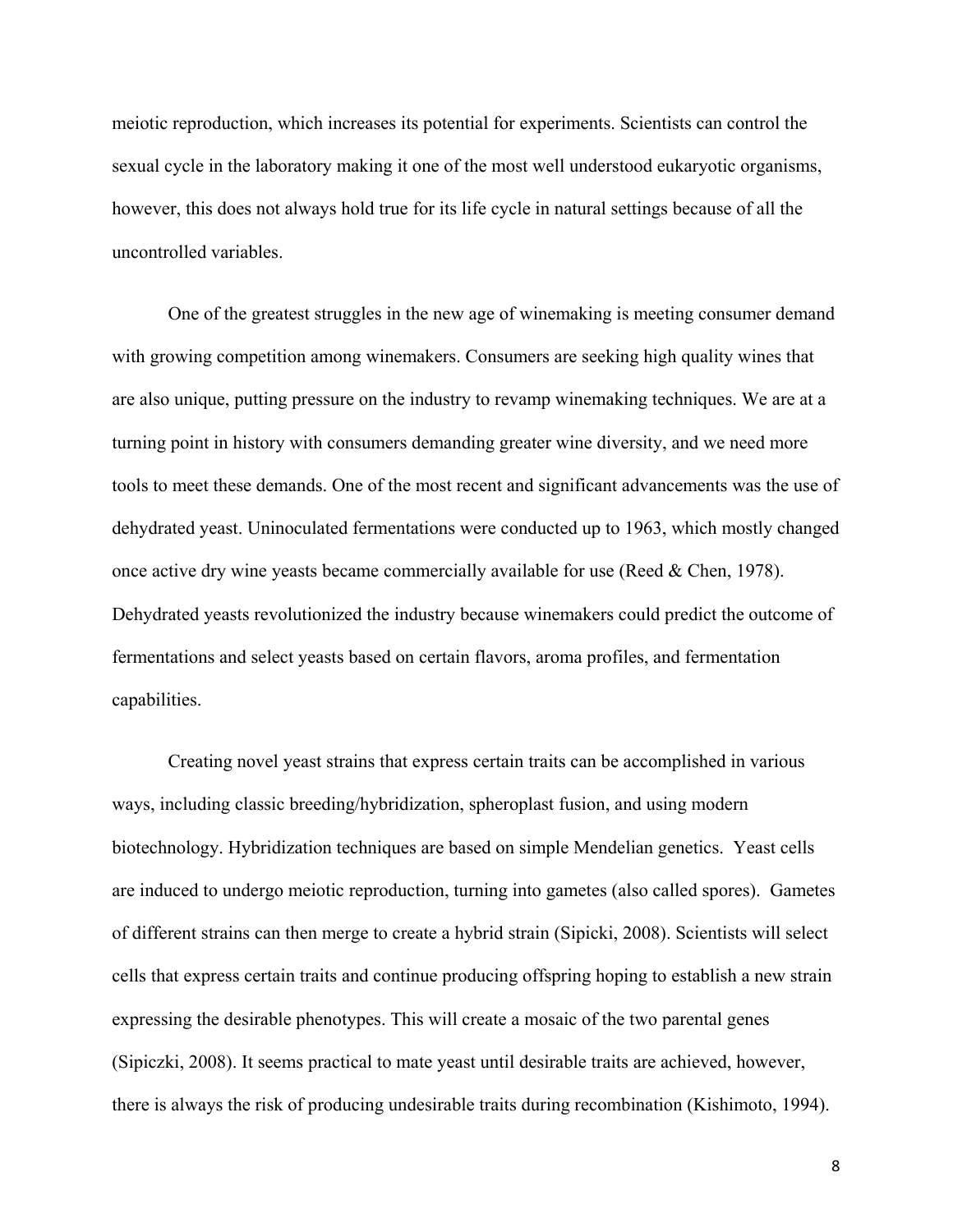Genetic hybridization is one of many technologies used to create new strains, however, technological advances claim to be able to create new strains with higher precision and accuracy.

Hybridization is not the first method humans utilized to select for certain traits for selfserving purposes. Crop domestication is defined as people artificially selecting plants for cultivation practices, taste, yield, and storage purposes (Chen et al. 2015). Over the years, people have selected the most superb crops and left those less desirable in the past. A portion of the farming industry have moved towards genetic engineering to create delicious products with fewer interventions (e.g., less water, herbicides, and pesticides). The winemaking industry has largely lagged behind the farming industry and it is time for the acceptance of genetically modified organisms (GMOs) to advance the field as a whole.

Genetic engineering is a process of manipulating an organism's DNA through the use of biotechnology. Biotechnology, and more specifically genetic modification, remains a controversial topic in modern day society, and is generally not accepted by the winemaking industry, and its consumers. The aim of this article is to shed light on how GMO yeast can benefit the winemaking industry and bridge the gap between consumer demand and growing winemaking competition. While questions over consumer acceptance remain, there is no question that GMO yeast can expand the winemakers' toolbox by introducing yeast that can reduce off-flavors, improve fermentation kinetics, create new aroma profiles, remove toxic compounds, reduce ethanol, reduce sulfur, increase survival behavior, and change the clumping behavior in wine.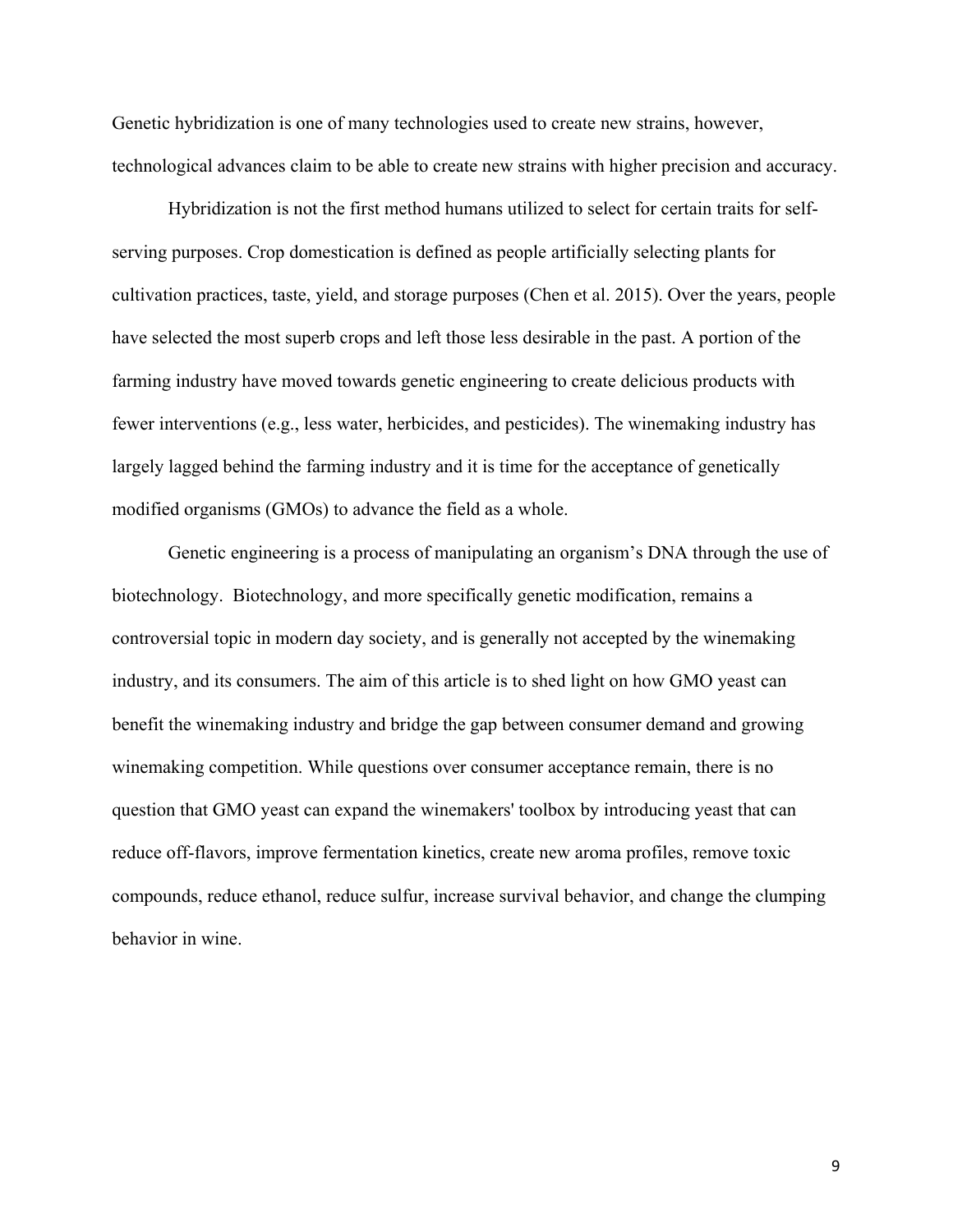#### **CHAPTER 2. LABELING LAWS FOR GMOS IN THE WINE INDUSTRY**

Genetic modifications (GM) are used to accelerate the rate of genetic adaptations in the face of the global warming crisis. Plants and animals are normally capable of adapting to a changing environment; however, humans are accelerating the rate of change to unsustainable levels. Due to the crisis, each country has created a set of guidelines and rules to establish what foods are acceptable for genetic modifications, and the proper way to inform the public. Below is a brief summary for GMO usage in prominent wine-producing countries.

#### **United States**

In 2016, the United States published Public Law 114-216 'National Bioengineered Food Disclosure Standard'. They defined GMOs as food that has recombinant DNA that would not be achieved through conventional breeding techniques or found in nature (National Bioengineered Food Disclosure Standard Act of 2016). Public Law 114-216 also states that animals who have eaten genetically modified food, food that does not have any detectable GM DNA in the final product, and food in which the primary or secondary ingredient is not GM, then it does not have to be labeled as a GMO. Per the FDA, the winemaking industry does not have to disclose if their juice was fermented with the aid of genetically modified yeast, so long as the cells are filtered out prior to bottling. Set forth by the pressures of non-GMO groups, food can bear a QR code for people to receive more information about their food (Bovay and Alston 2018).

#### **Canada**

Canada allows voluntary labeling because they have found the safety and nutrition levels of GMOs indistinguishable from their non-GM counterparts (Government of Canada, 2020). Although the United States and Canada have legalized the use of GM yeast, there is no official documentation of the frequency of use in both countries.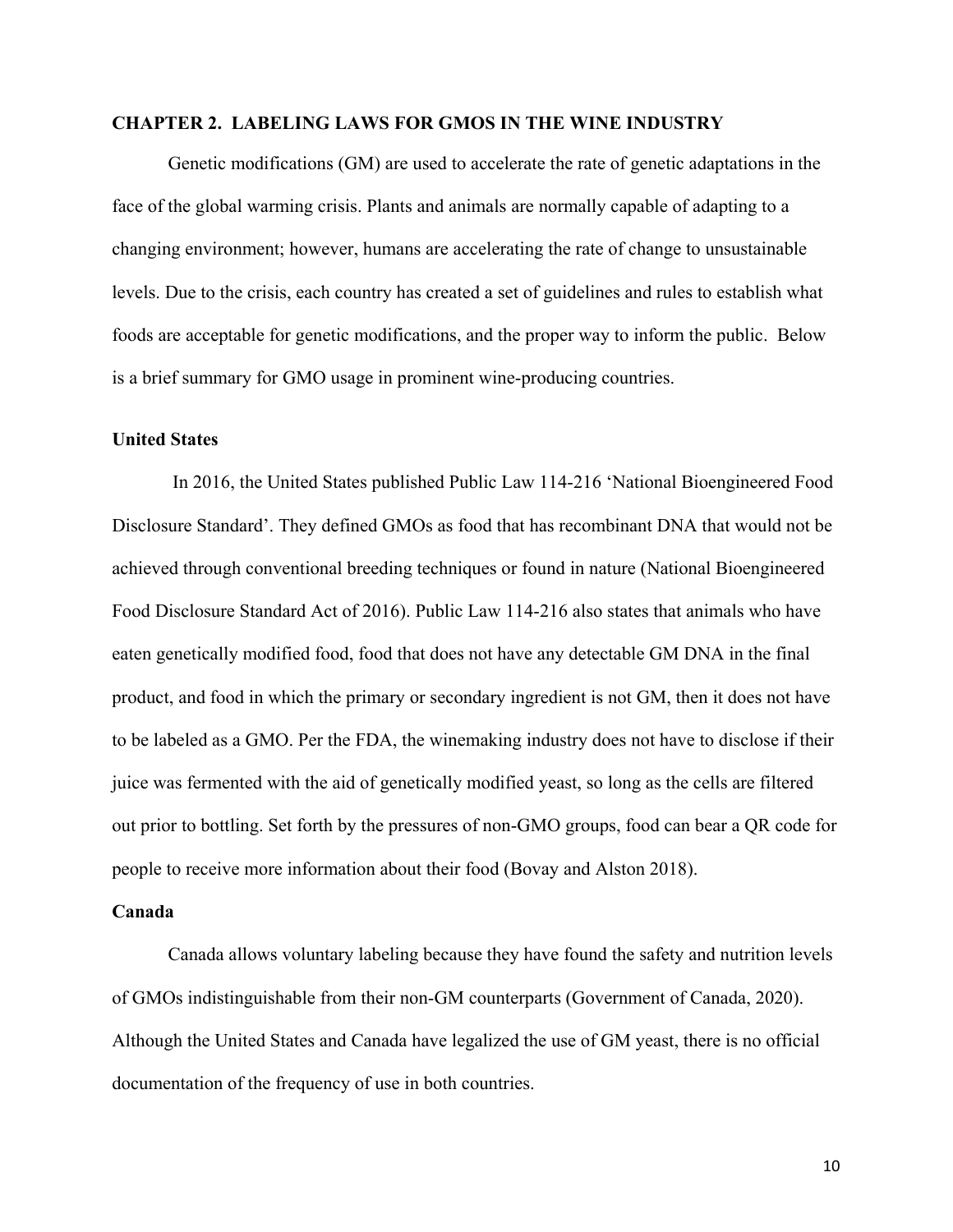#### **New Zealand**

New Zealand has shown great deal of caution towards GMO's and currently has no commercial crops, fresh produce, or meat sold that has been genetically modified. They do however import GMOs into their country under strict regulations. In 1996, they passed the Hazardous Substances and New Organisms Act (HSNO) to help review their environmental legislation. Section 40 outlines the application and approval process to import GMOs into the country. Per regulations, the GMO must be identified, the project and experimental outline must be provided, and a detailed list of biological materials and foreign DNA material, along with a list of the adverse effects of the organism on the environment must be included (HSNO Act of 1996). An organism can be declined if it causes adverse effects on native species, causes diseases, becomes a vector for plants, animals, or human disease, causes adverse effects to natural habitats, causes a disruption in New Zealand's inherent genetic diversity, or causes adverse effects on human health. Over fifty GMOs have been approved for importation into New Zealand, including soybeans, potatoes, wheat, rice, canola, sugar beet, lucerne, safflower, corn, and cotton (Current GM Applications and Approvals, 2019). Despite New Zealand being one of the most rigorous countries to approve importation of GMOs, the winemaking industry has stated they would not accept GMOs even if they become legal. Although fifty GMOs have been declared safe and legal for farming in New Zealand, the wine industry has taken a strong stand against GM vines or GM yeast.

# **Australia**

Australia proposes strict regulations for growing, importing, and selling GM items within the country. To date, genetically modified canola, cotton, and safflower are farmed in Australia.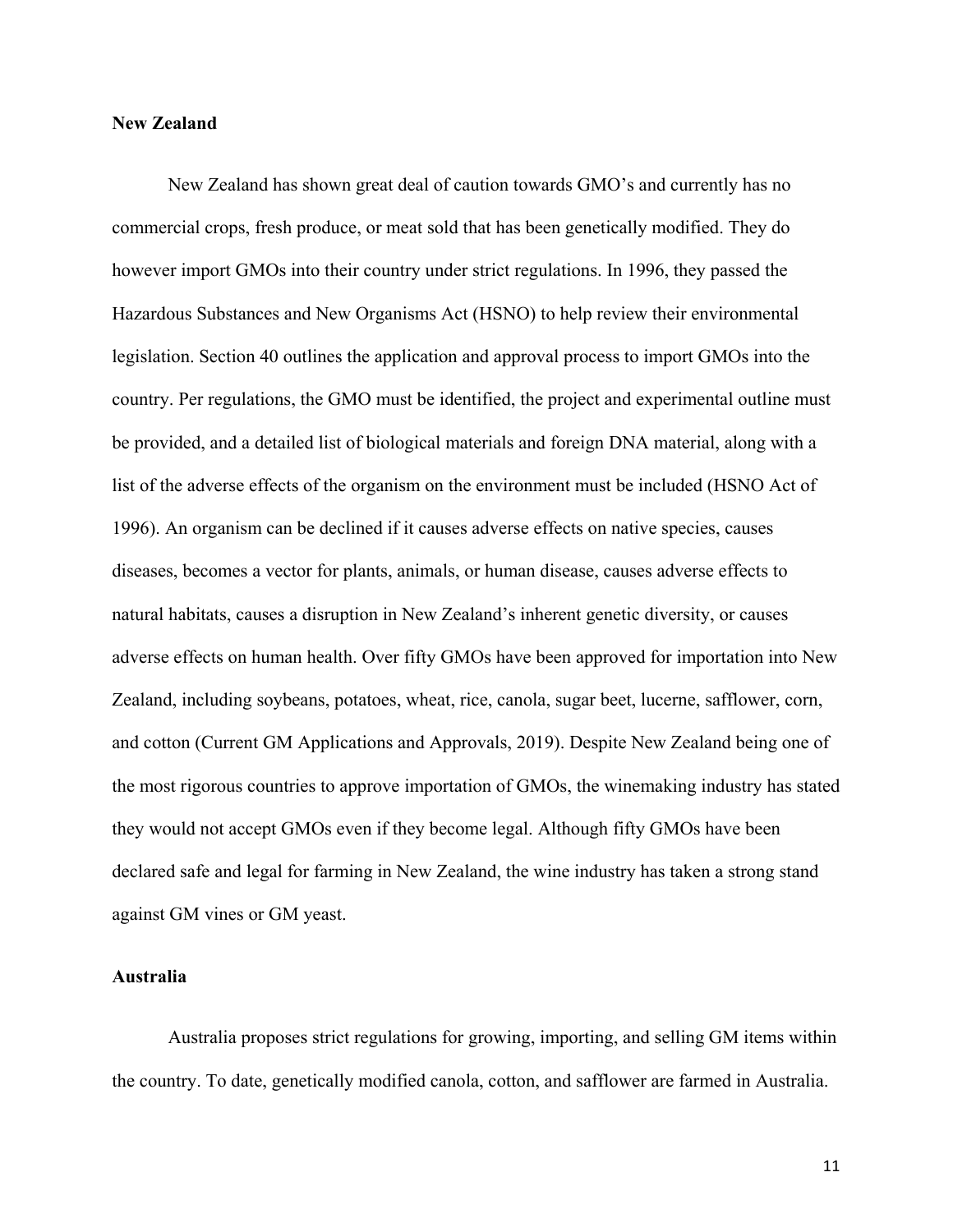The Record of GMO Dealings (Part 9, Division 6, the Act), outlines the safety of GMOs and keeps a record of applicable information for the public (Record of GMO Dealings). The Australian government requires testing similar to New Zealand to ensure the safety of the product for their consumers. The Gene Technology Act 2000 (which took effect on June 21<sup>st</sup>, 2001) is supported by the Record of GMO Dealings and is meant to help support the health and safety of their community. Although a select few GMOs have been adopted in Australia, it is clear that the winemaking industry will not be doing so. Per the Australian Wine Research Institute, Australia wants to gain consumer acceptance and understand the potential roles of each organism in the environment before they adopt them into the industry. They claim to not be anti-GMO, but in 2005, they stated that there would be no use of GMOs in the foreseeable future, and they have not budged since.

#### **South Africa**

South Africa passed the Genetically Modified Organisms Act of 1997 to outline the research, production, and marketing of GMOs. An Executive Council, Advisory Committee, and Registrar have been elected to oversee the use of GMOs. Any research on the use of a genetically modified organism, requires an application be submitted to the Registrar for approval. The Registrar reviews potential adverse effects from the engineered phenotype, the likelihood of adverse effects being realized in the future, a consequence evaluation, and an estimate of the overall risk (Roudik, 2014). Once the Registrar approves the application, it is sent to the Executive Council for final approval. South Africa currently farms maize, cotton and soya for herbicide and insect tolerance. The use of GMOs in the wine industry is strictly prohibited in South Africa. In 2006, the Registrar was sent an application for the use of ML01 yeast, which was regarded safe for use but was denied because of socioeconomic reasons and the opinion they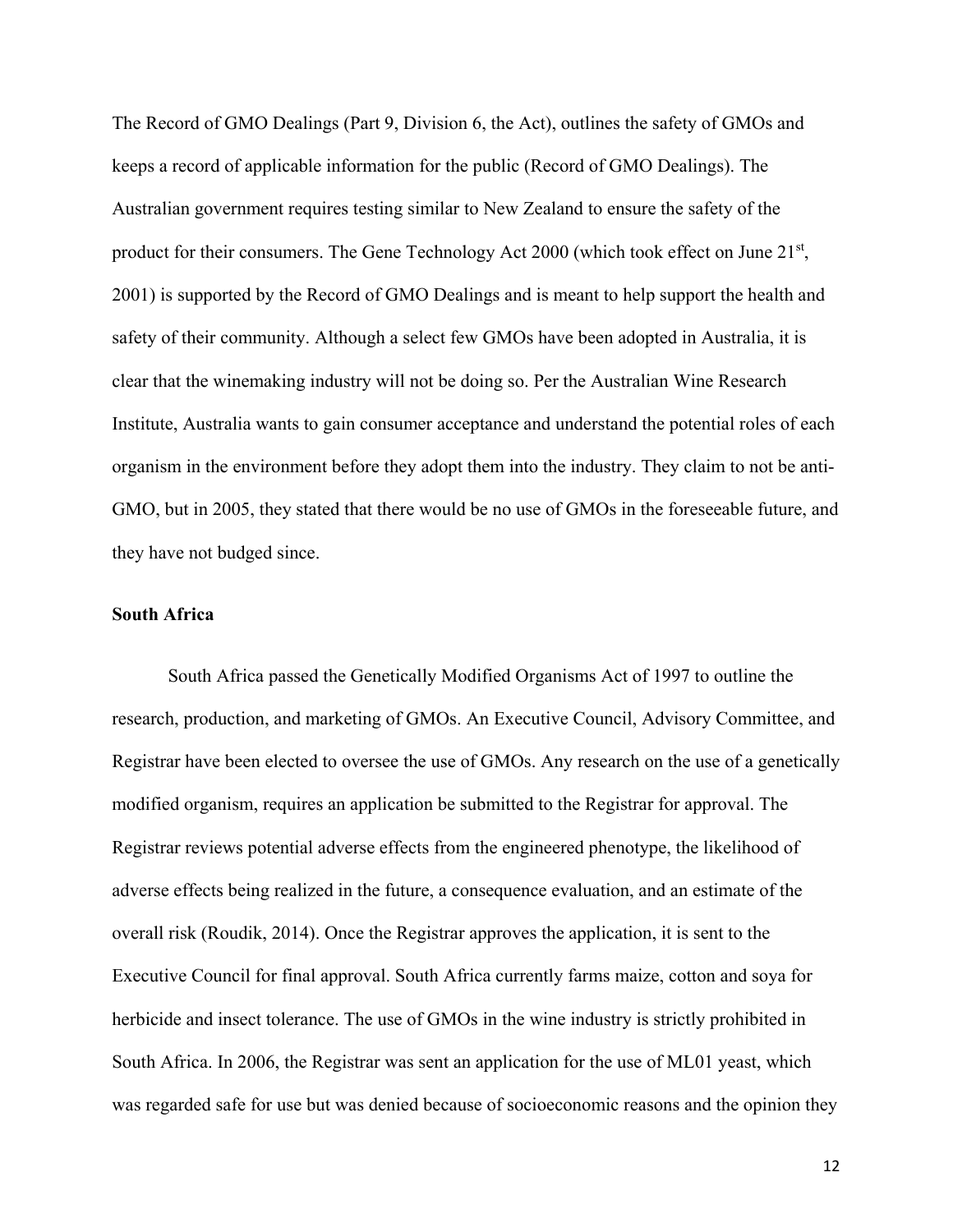would denigrate their reputation by approving a GM yeast. Despite the fact that wine GMOs are not legalized for commercial use in South Africa, they have one of the leading research institutes for developing both non-GMO and GMO yeast strains at the Institute for Wine Biotechnology at Stellenbosch University.

#### **European Union**

The European Union (EU) has a huge interest in protecting their consumers and ensuring they are aware of the products they are purchasing. The *Treaty establishing the European Community* and its article 169(1) *Treat on the Functioning of the European Union* established their standpoint on consumer protection:

In order to promote the interests of consumers and to ensure a high level of consumer protection, the Union shall contribute to protecting the health, safety and economic interests of consumers, as well as to promoting their right to information, education and to organize themselves in order to safeguard their interests (*Consolidated version of the Treaty Establishing the European Community,* 2007).

The EU protects consumers through a highly regulated labeling system (Du, 2014). Despite it being mandated by law for food to be labeled as GM, the EU still has a very limited market of GM foods -- this eliminates the choice for consumers and provides them with food of so-called "natural" origin. For instance, the EU has banned the use of Bt corn in society, even though it has been proven safe for use and it will not disrupt the ecological system (Agnes et al. 2010; Pellegrino et al. 2018).

Per the Regulation (EC) No 1830/20003, any products in the EU with more than 0.9% GM ingredients must be labeled as such (Berrie, 2011). If a GM yeast is used to ferment the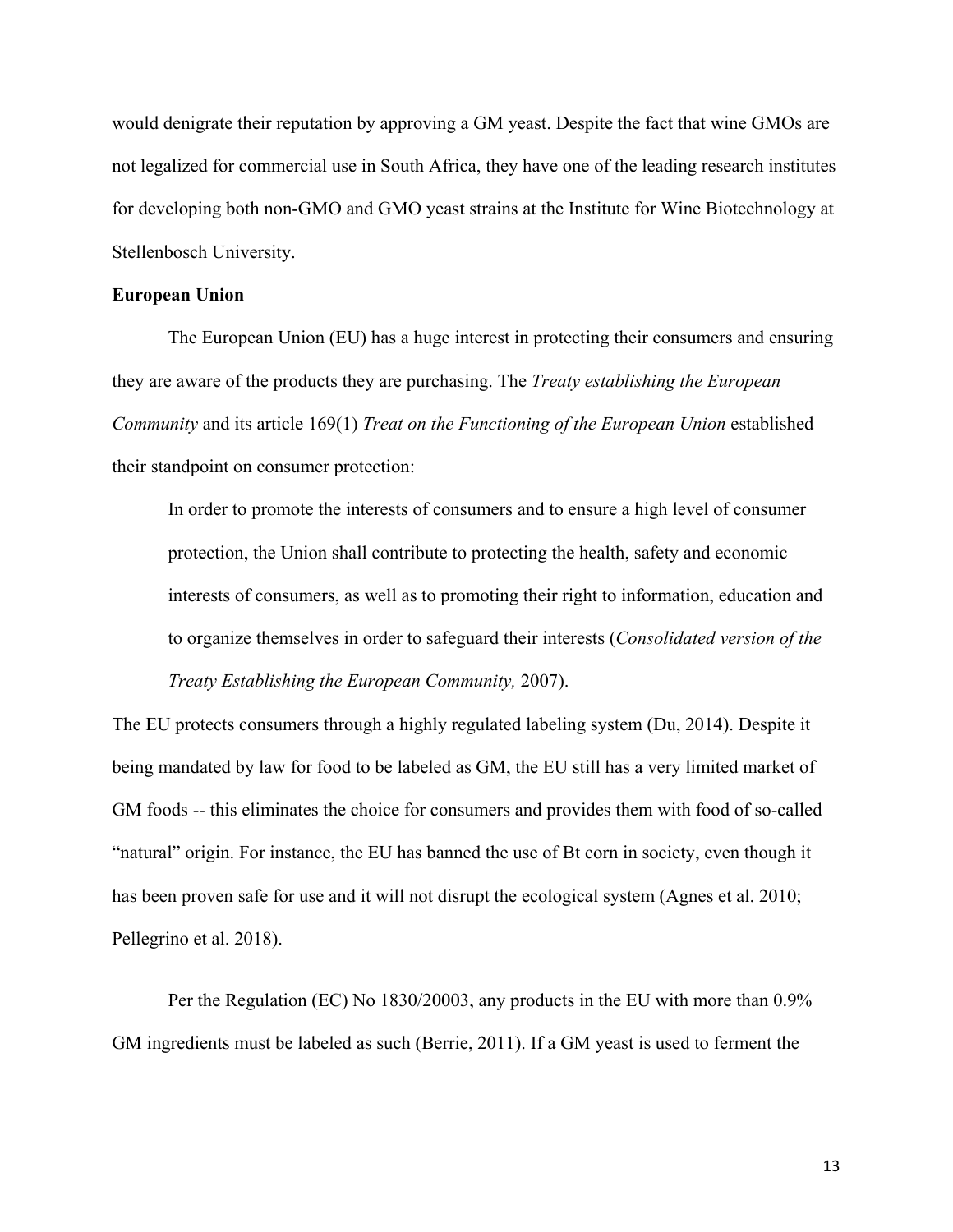juice, it will be filtered out with a 0.45-micron filter, therefore, the final product would not have genetically modified organisms.

| <b>Country or Countries</b>      | <b>Labeling Rule</b> | <b>Threshold Level</b> |  |
|----------------------------------|----------------------|------------------------|--|
| European Union                   | Mandatory            | $0.9\%$                |  |
| Australia and New Zealand        | Mandatory            | $1\%$                  |  |
| <b>United States</b>             | Mandatory            | $0.9\%$                |  |
| South Africa                     | Mandatory            | Not Specified          |  |
| Canada                           | Voluntary            | $5\%$                  |  |
| Labeling exemptions not included |                      |                        |  |

Table 1. Labeling requirements by Country and Trade organization – data compiled from Gruère and Rao (2007).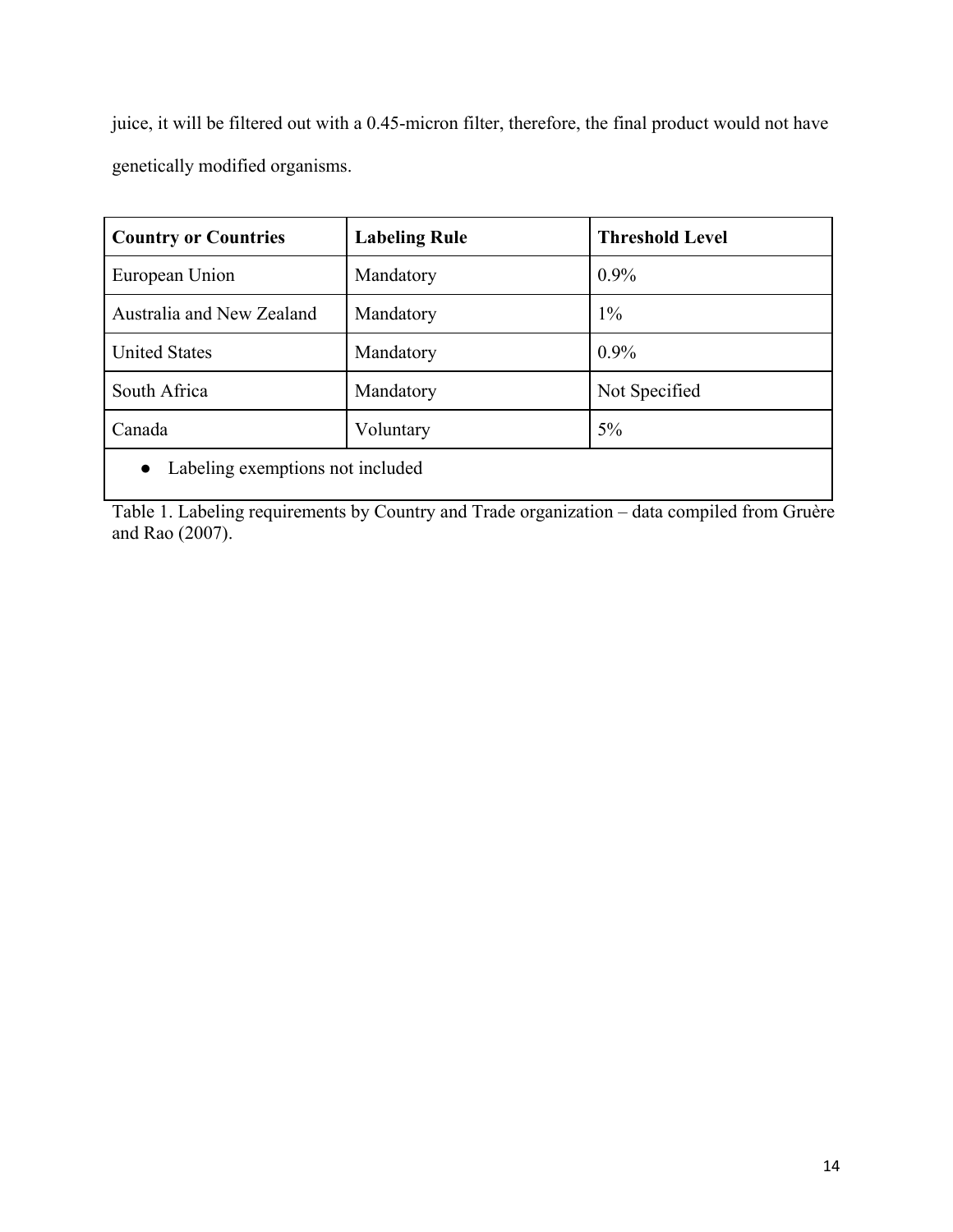#### **CHAPTER 3. HOW TO CONSTRUCT A GMO**

Genetic engineering can be accomplished in several different ways; however, the end goal is always the same: editing the genome to acquire a desired mutation. Many technologies have been developed to aid in genome manipulation. Transformation was the first technology developed to induce cells to take up extracellular DNA, which is simply forcing the cell to incorporate foreign DNA (Hinnen et al. 1978). In addition, PCR is used to amplify specific segments of DNA, restriction enzymes and the ligase enzyme allowed researchers to cut and paste DNA sequences, selectable plasmids can be used to transport genes into organisms, DNA synthesis allows researchers to custom design DNA sequences, and DNA sequencing technologies are used to directly read the genetic code. More recently site-specific nucleases have been employed to significantly boost the efficiency of genetic modification; the CRISPR/Cas9 system is a popular example of this technology. Combining these technologies with some of the cell's normal biology, including DNA repair mechanisms non-homologous end joining (NHEJ) or homology-drive recombination (HDR), allows scientists to efficiently modify genomes. Traditional breeding techniques (e.g., mating, hybridization, and spheroplast fusion) also achieve alterations of the genome, however, since the products of those techniques are not considered GMOs, they will not be discussed further in this manuscript.

The first step of constructing genetically modified yeast is selecting the correct gene of interest. The field of genetics has undergone extensive research to determine the roles of individual genes. Despite the fact scientists have just begun sequencing entire genomes, the first being S. *cerevisiae* in 1996, genome sequencing has radically expanded the toolbox for many molecular scientists. Genome engineering is only limited to the imagination of its users, which is why there is vast potential for practical applications.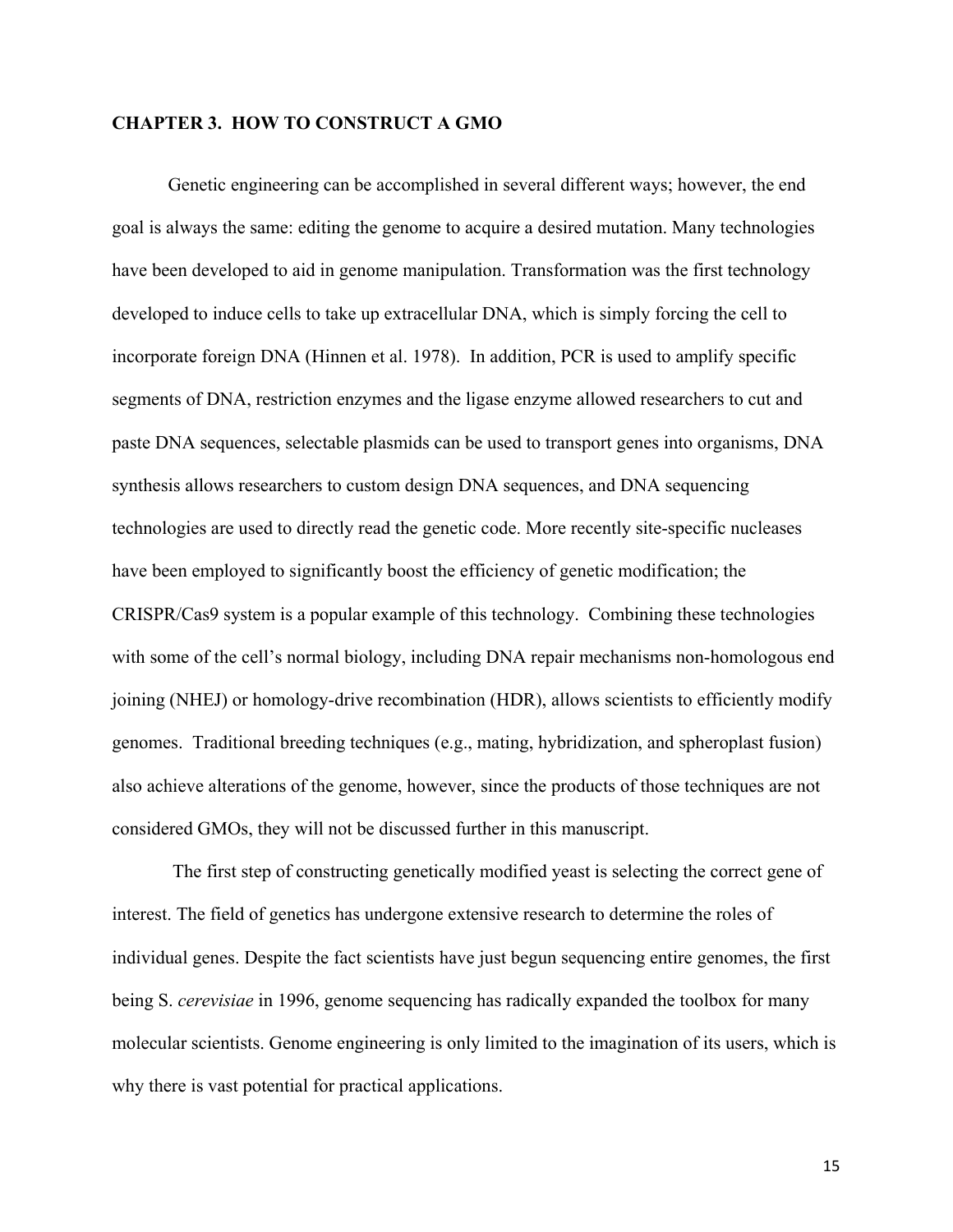Transformation is a process where a cell takes up extracellular DNA and incorporates it into its own genome. There are three ways that molecular geneticists can increase the likelihood of the transformation reaction: chemical-based, electricity based, and ballistic-based. Cells can be treated with chemicals to increase their competence (a.k.a. ability to take-up DNA); calcium and magnesium are typically used for *E. coli*, while lithium is used for *S. cerevisiae*. Another way to transform DNA into the cell is through electroporation. Electroporation causes small holes in the cell wall via electrical current, thus allowing passage for DNA. The ballistic-based technique uses a gene gun: small particles, often gold, are coated with DNA and quite literally shot at the cells. Some fraction of the remaining living cells will incorporate the DNA.

To confirm that cells have incorporated target DNA, molecular biologists often use selection. Similar to natural selection in evolution, where only the fittest survive, scientists create a hostile environment to all cells except those that incorporate the target DNA. This allows for "selection" of desired organisms. Molecular biologists will typically include a toxic drug resistance gene or a nutrient utilization gene along with any other target DNA. The cells are then placed in an environment with either the limiting nutrient or the toxic drug, and only transformed cells will survive.

One of the easiest ways to move DNA between microbial cells is to use plasmids. Plasmids are small, self-replicating, circular DNA. While plasmids are found in nature, and often contain genes related to pathogenicity, humans have engineered plasmids to be useful tools. Most plasmids used in yeast have several common DNA sequences for proper function, in addition to a copy of the gene of interest: an origin of replication allows the plasmid to be replicated in *E. coli*, while a separate replication element is used for yeast replication, a "polylinker" region with many restriction enzymes cut sites for cutting and pasting DNA, an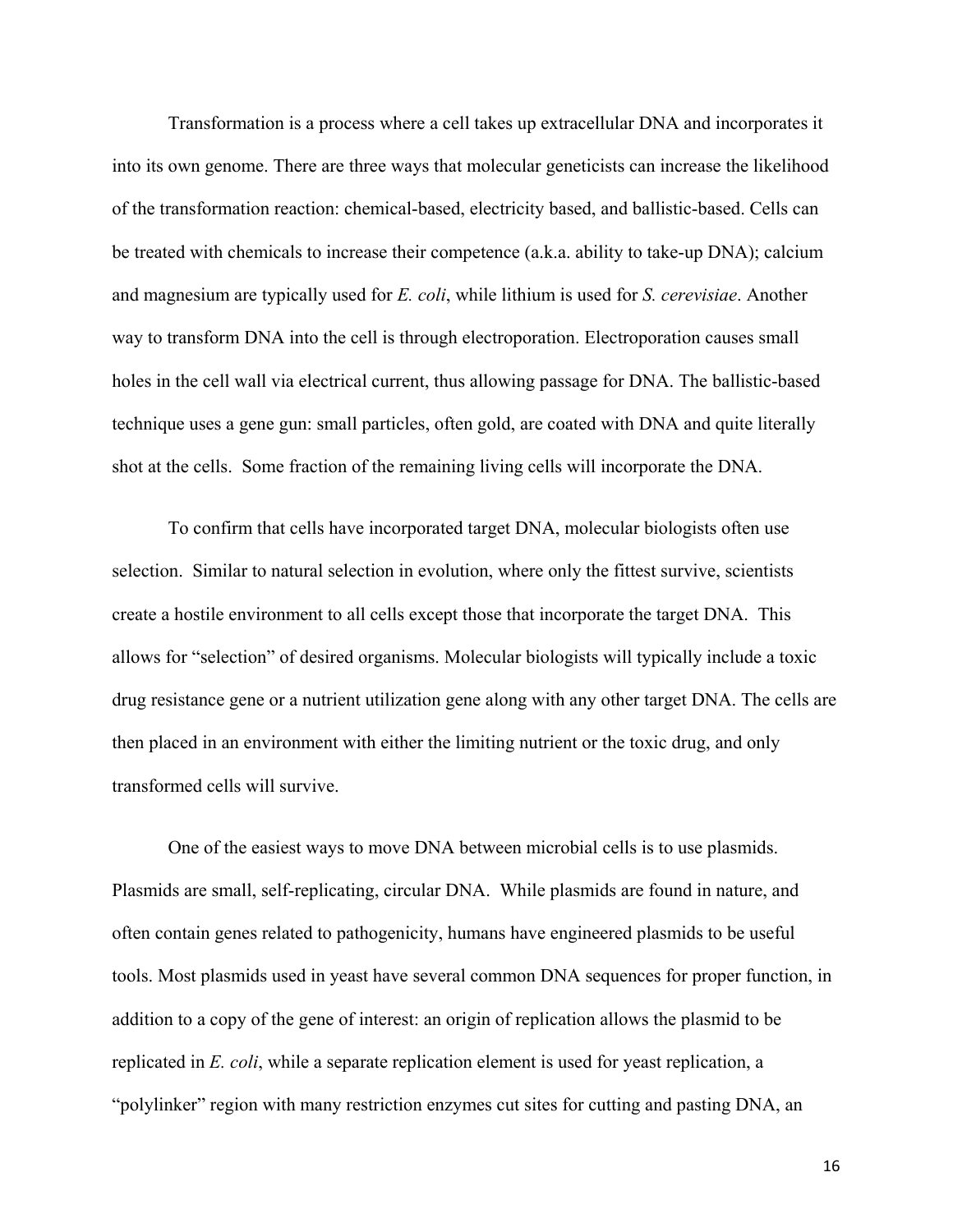antibiotic resistance gene for selection in *E. coli*, and a nutrient utilization gene for selection in yeast. These self-replicating circles of DNA will be transformed into the yeast cell - allowing the cell to remain viable when placed into a selective growth media.



**Figure 1. An example plasmid.** This plasmid and plasmid map were constructed by Ishida and colleagues (2005). LDH codes for dehydrogenase desired to increase the production of L-lactic Acid. Two origins of replications, ampicillin resistance, tryptophan requiring, promoters, and terminators are all labeled on the plasmid. The fl ori is the origin of replication for *E. coli*. Tryptophan is the auxotrophic marker for selection assays. PDC is a promoter to encourage replication.

Figure 1 is an example of a plasmid used to transform the LDHKCB gene (lactate dehydrogenase) into a yeast cell. The plasmid bears two selectable markers to ensure correct selection in yeast or *E. coli* (resistance to the antibiotic ampicillin for *E. coli* selection, and the *TRP1* gene confers ability to produce the amino acid tryptophan for yeast selection). Plasmids allow for overexpression or different expression of genes from the organism of interest, or new genes from another organism. The plasmid from Figure 1 used genes from another organism,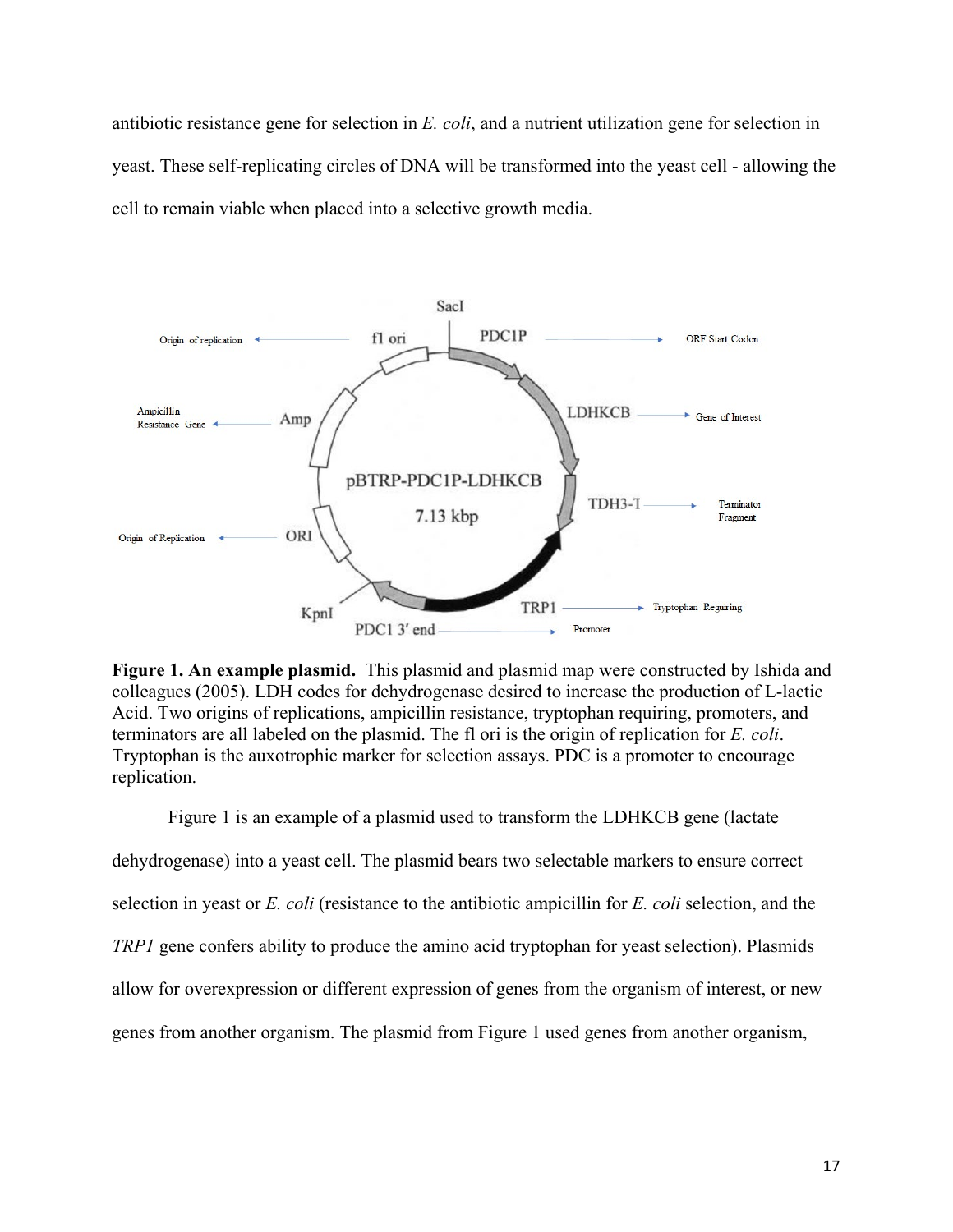thus yeast cells containing this plasmid would be considered a genetically modified organism since it has foreign DNA.

For a cell to maintain exogenous DNA and pass it onto future generations, the gene of interest must result in a stable phenotype that will increase the fitness of the species (Parker, 2001). Transformation is a powerful tool in the field of genetic engineering and has led to the development of yeast strains which produce low levels of ethanol, decrease urea production, increase the cleavage of thiols and optimize fermentation kinetics (Cuello et al. 2017; Manzanares et al. 2003; Swiegers et al. 2007; Volschenk et al. 1997).

In addition to plasmids, scientists can also directly modify the chromosomal DNA of a living organism. The chromosome-based method uses multiple aspects of normal cell biology, including random or directed double-stranded breaks of the DNA, and also the main DNA repair mechanisms. NHEJ and HDR repair double-stranded breaks in DNA and can be used to create small nucleotide polymorphisms (SNPs), small insertions or deletions (indels), large insertions, or large deletions of DNA to alter the genome. NHEJ does not require a repair template DNA strand and is often considered mutagenic as the two ends of the double-stranded break are often trimmed back and then ligated together. NHEJ often results in indel mutations. HDR on the other hand, requires a repair template to guide DNA repair. The repair template DNA sequence ends must mimic the DNA sequences flanking the double-stranded break; therefore, the repair enzymes will be tricked into thinking that the template is native DNA and repair the double stranded break with the repair template. The repaired DNA will now contain any sequences engineering into the repair template.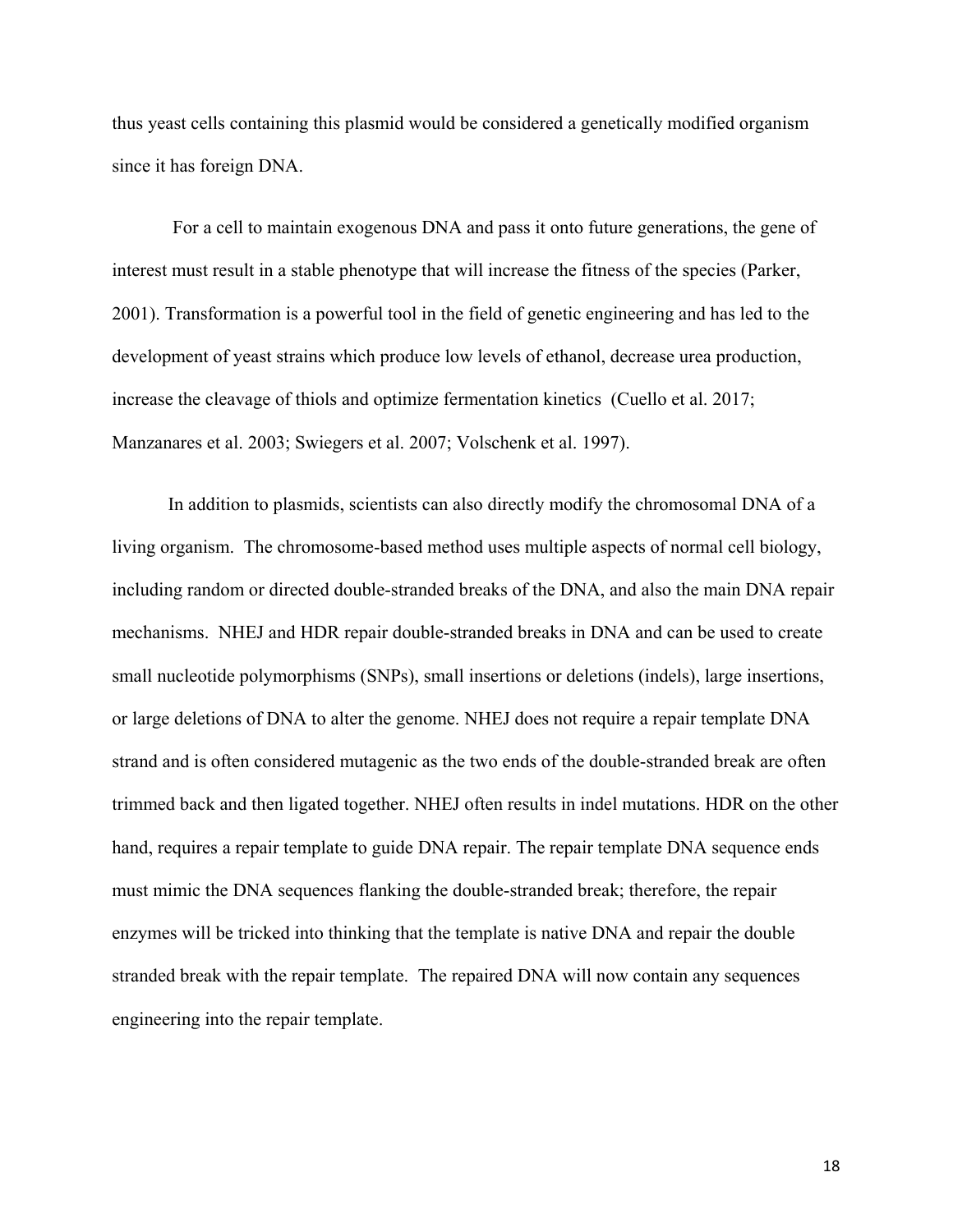To perform HDR engineering one must first PCR amplify the gene of interest and include flanking regions identical to the place in the genome where the DNA will be inserted. Then the template must be transformed into the cells. Proper integration into the chromosome will only occur in cells that have a damaged DNA in the exact spot the new DNA is expected to go. This process relies on the fraction of cells that have a double-stranded break in your region of interest, the fraction of those that are competent for transformation, and the fraction of those that are able to stably integrate the DNA into the chromosome, so the correctly engineered cells are fairly rare within a large population. Therefore, selection is often required after transformation to find a cell that expresses the desired mutations. One of the limitations within this approach is gambling on the frequency of cells with double-stranded breaks in your region of interest. Site-directed nuclease enzymes, like CRISPR/Cas9 are machines that cut the DNA at a specific, defined location, decreasing this gamble in the molecular biology world.

CRISPR is an acronym for clustered regularly interspaced short palindromic repeats and is a natural part of the bacterial immune system for defense against bacteriophages (viruses that only infect bacteria). The CRISPR system relies on a nuclease enzyme to cut viral DNA, and Cas9 is the version of that nuclease widely used in genetic engineering. Cas9 is a protein that constantly scans DNA and when it encounters target DNA, it can cut the genome. Jennifer A. Doudna and Emmanuelle Charpentier are the bright female minds that came up with the idea of using the CRISPR/Cas-9 protein to edit the genome and they were awarded the Nobel prize in October of 2020. CRISPR/Cas-9 is still a highly controversial topic since it is a recent innovation and there are not clear guidelines for the use of the technology.

Cas9 is a large protein that has endonuclease activity. A chimeric RNA molecule, known as gRNA, will direct the Cas9 protein to the correct base location based on its complementary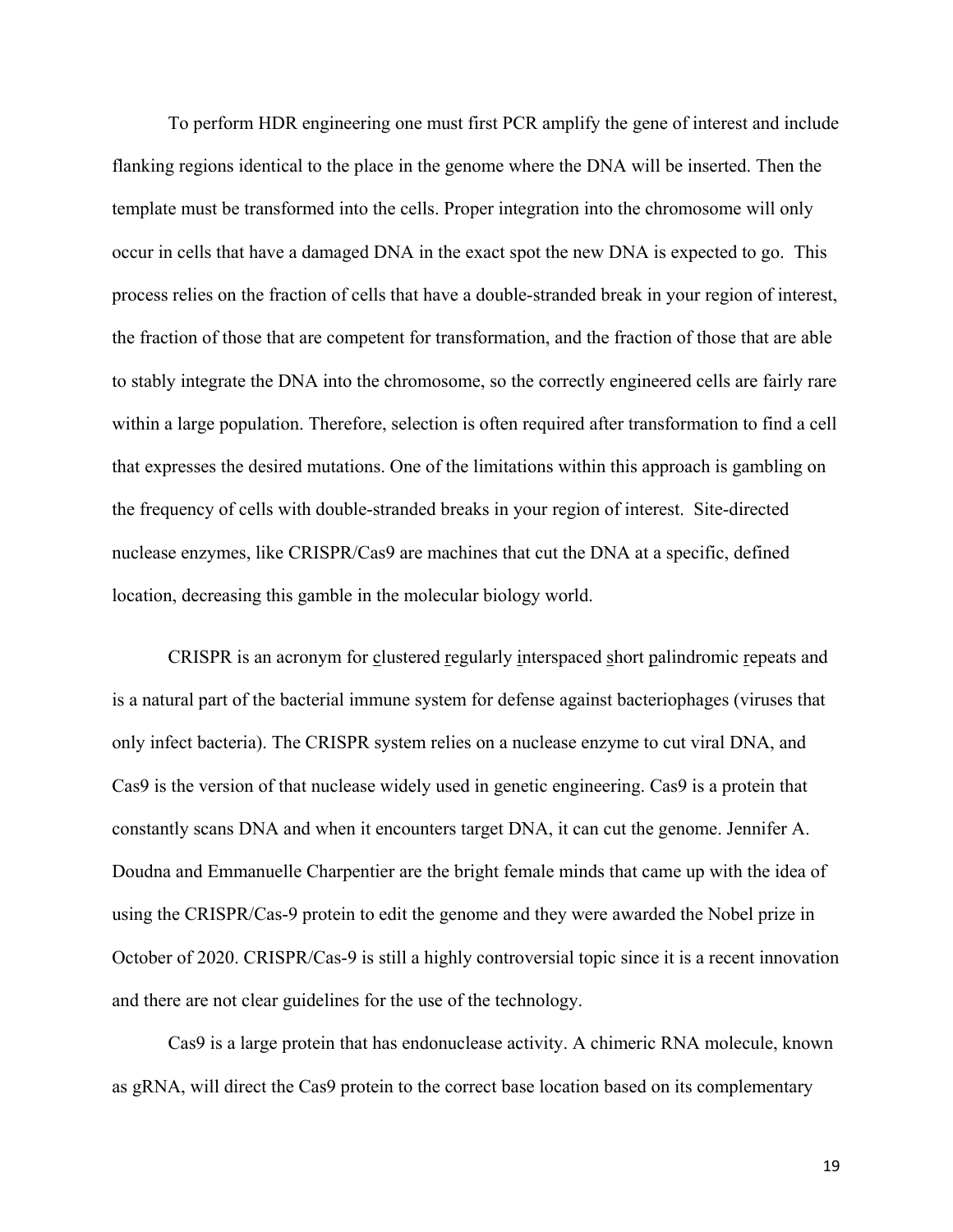base sequences. Once the Cas9 registers the sequence, it will create a double stranded cut in the DNA (Figure 2). This allows scientists to alter the DNA in the desired location (Muyddon et al., 2019). Once the double stranded DNA break is generated, it can be repaired using the oftenmutagenic process of NHEJ. If repair template DNA was also transformed into the cell, the break can be repaired with HDR.

CRISPR/Cas9 can be used to modify yeast in order to increase enzymes which release more aromatic compounds, decrease ethanol production, increase fermentation kinetics, eliminate carcinogens, improve stress tolerance, and much more (Chin et al., 2016; Manzanares et al., 2003; Swiegers et al., 2007, Vigentini et al., 2017; Volschenk et al., 1997). These improvements are going to have a vast impact on the winemaking industry by not only improved consistency, but also the overall quality of the wine produced. Aromatic complexity and balance achieved through alcohol are important factors when developing a perfect wine. One study sought to overexpress the *ATF1* gene and overexpress the *GPD1* gene in a single strain of *S. cerevisiae* (Wyk et al., 2020). *ATF1* encodes an enzyme that produces acetate esters, while *GPD1* encodes an enzyme that participates in glycerol synthesis and could reduce ethanol concentrations by using that carbon to produce glycerol. A yeast expressing both of these traits would complement that of a Riesling - especially from a warm region where the wine can begin to taste too hot from the high ethanol levels.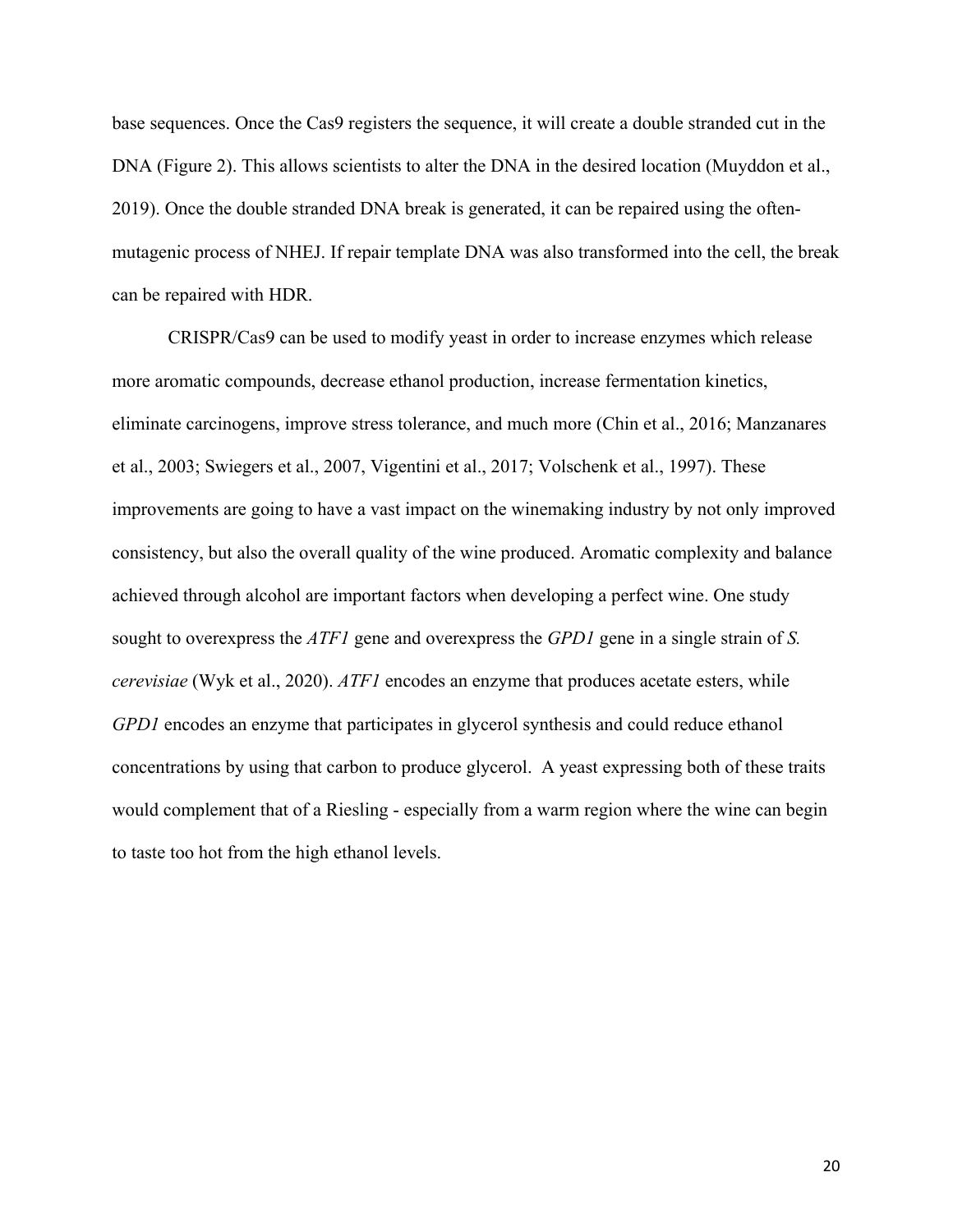

А

**Figure 2. Illustration of CRISPR/Cas9 complex associated with target DNA.** The Cas9 enzyme is depicted in yellow. The enzyme is directed to its target sequence by the depicted guide

Introducing mutations can occur by blasting cells with X-rays, UV light, or mutagenic chemicals to alter the DNA. Spheroplast fusion is a separate technique in which the cell wall is enzymatically removed, and two different cells are forced together through increasing their relative gravity. These techniques create random mutations in the genome, which is why it can take longer to create an organism that harbors the desired phenotype. Technically these techniques are not labelled as a GMO, since they do not use molecular techniques to modify the genome (National Bioengineered Food Disclosure Standard Act of 2016).

For decades, molecular biology researchers have studied the functions of many individual genes, both to understand the rules of life and to use those genes in biotechnological applications for the betterment of humankind. There are still many genes with completely unknown functions, and this work continues today. The era of GMOs and CRISPR/Cas9 technology has presented us with questions related to the safety of this technology, both for humans and for the environment. Anti-GMO lobbying groups have pushed back against the use of GMOs and promote fear among the public; encouraging people to believe genetic engineering is tampering with nature. Everything humans have done up to this point -infrastructure, technology, medical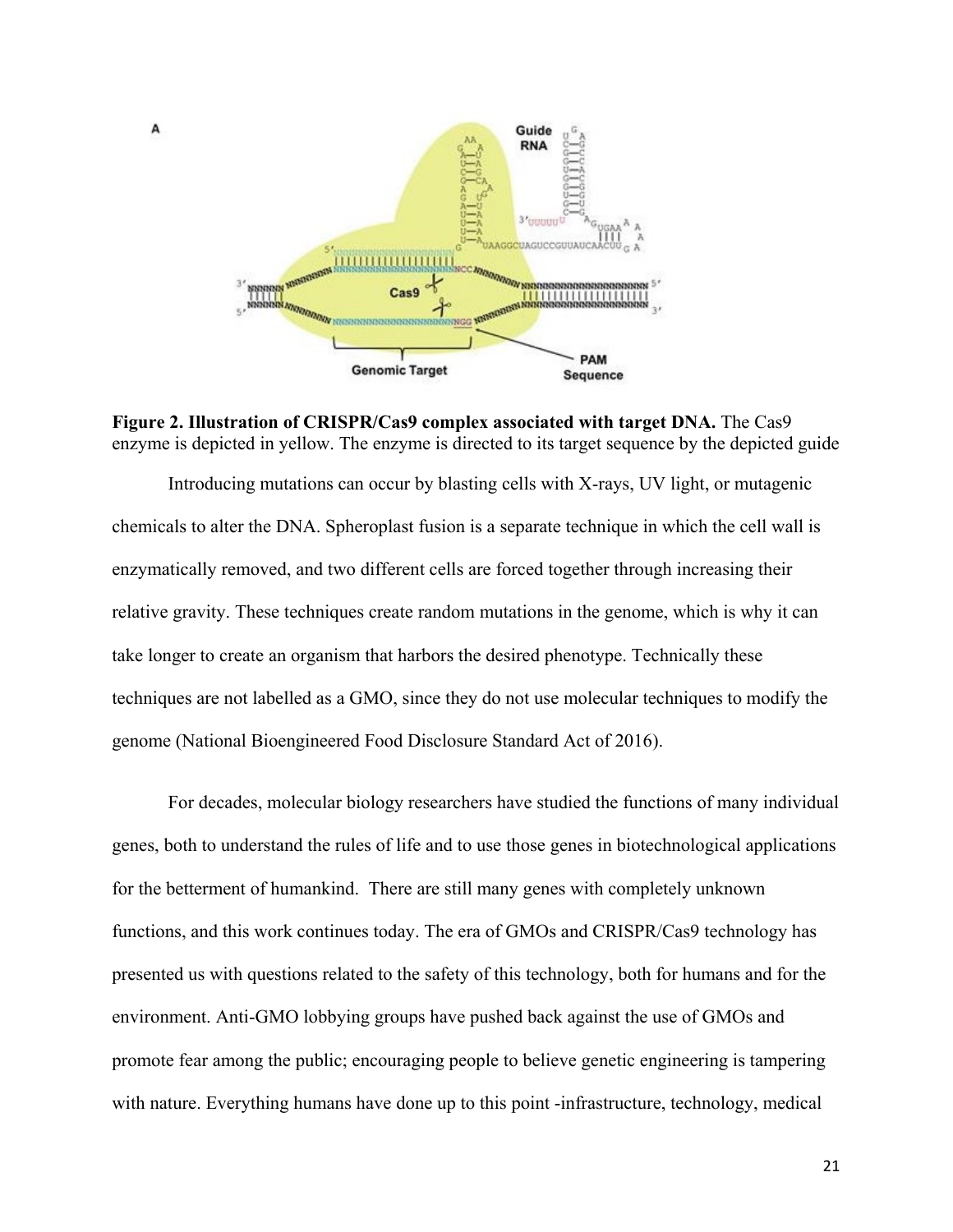interventions- defy nature in some way. Ignoring the use of genetic engineering is not going to restore 'nature'. With the right intent, it can be utilized to restore some of the damage humans have caused by reducing harmful waste we produce by living on this planet.

|                                         | <b>Classified as a GMO</b> | <b>Achieving Genome</b><br><b>Modification</b> |
|-----------------------------------------|----------------------------|------------------------------------------------|
| Rare mating                             | N <sub>o</sub>             | Yes                                            |
| <b>Spheroplast Fusion</b>               | No                         | Yes                                            |
| Hybridization                           | N <sub>o</sub>             | Yes                                            |
| CRISPR/Cas9<br>Inserting foreign DNA    | Yes                        | Yes                                            |
| CRISPR/Cas9 to make single<br>mutation  | Maybe?                     | Yes                                            |
| Transformation of Foreign<br><b>DNA</b> | Yes                        | Yes                                            |

**Table 2. Various ways of altering the genome and the classification of GMO based on United States official government definitions** (National Bioengineered Food Disclosure Standard Act of 2016).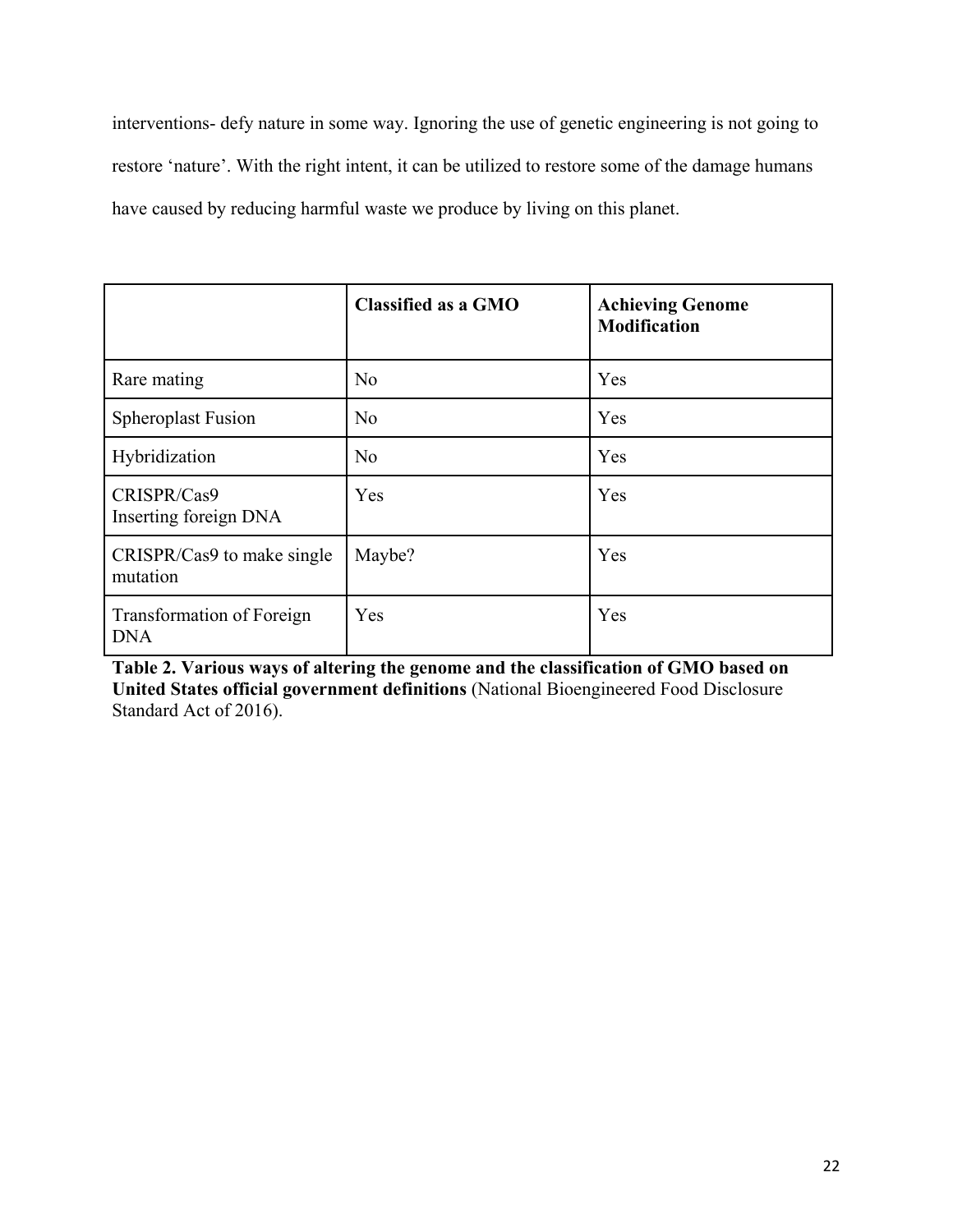# **CHAPTER 4. PRACTICAL APPLICATIONS OF GMO YEAST IN THE WINE INDUSTRY**

Various targets for wine yeast genetic engineering include, but are not limited to, increasing aroma compounds, improving ethanol toxicity limits, improving fermentation's kinetics, reducing alcohol production, enhancement of enzymatic reactions, production of bacteria-inhibiting proteins, eliminating carcinogens, decreasing faulty aromas, and much more. Genetic engineering of *S. cerevisiae* began in the early 1990's, and even though only two GM yeast strains are legally available for use in the United States and Canada there are so many other genetically improved yeasts that have been developed based on the industry demands. Many scientists have collectively worked together to create novel new strains for the winemaking industry, but alas, those strains will have to wait on public acceptance.

#### **GMO Target: Altering Aromatics**

Despite public and industry disapproval of genetically modified wine yeast, various yeast strains have been developed to improve the ever-changing demands of consumers. The first genetically modified wine yeast was constructed in 1993, in which a beta-(1,4)-endoglucanase gene was transformed into a yeast cell to increase the fruity aromas through the action of the secreted endoglucanase enzyme (Perez-Gonzalez et al. 1993). This yeast was intended for white wines, such as Rieslings, Chardonnays, and other fruity varietals. Other genes have been targeted to increase overall aroma complexity such as glycoside hydrolyzing enzymes, aromatic thiol releasing enzymes, and increasing monoterpene concentrations (Manzanares et al. 2003; Perez-Gonzalez et al. 1993; Swiegers et al. 2007).

#### **GMO Target: Lowering Alcohol**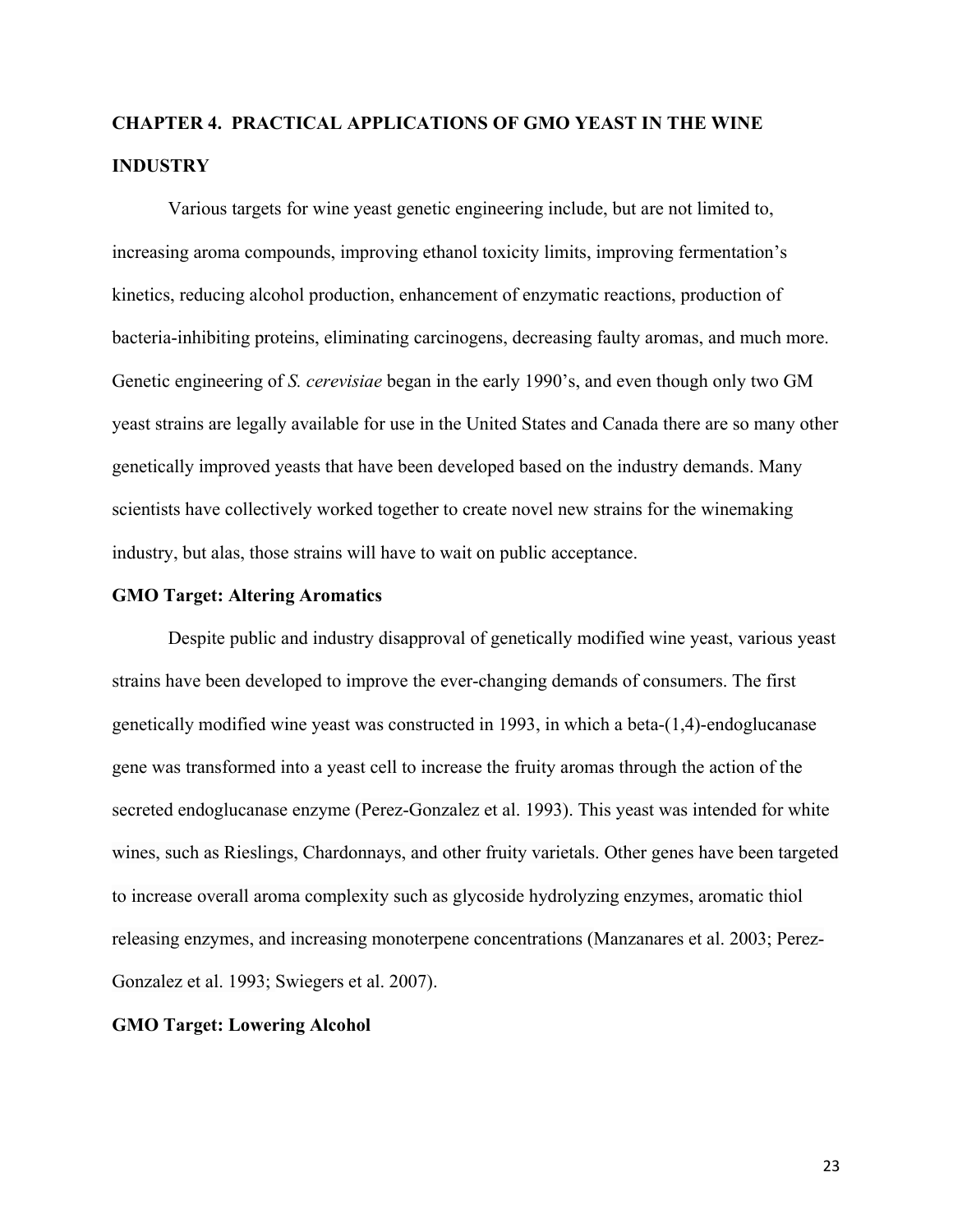Due to the changing climate, many researchers have begun exploring techniques to lower alcohol levels in wine. Grapes are consistently reaching higher maturity levels year after year, making it difficult to meet consumer expectations. A plethora of genetic alterations have been explored to reduce alcohol concentration, including *GPD1/GPD2* overexpression, upregulated *PDC* genes, *ADH* mutants, *TPI1* deletions, *NOX* mutants, *FPS1* mutants, *GOX* mutants, and *HXT* mutants (Kutyna et al. 2010). Each of these genes play a role in carbon metabolism, making them potential ways to curtail rising alcohol levels by shunting carbon to other metabolic products. Another trend appreciated in today's culture is non-alcoholic beer and wine. Due to social reasons or health reasons, people can now enjoy traditionally alcoholic beverages without the alcohol by mutating *ADH1*, which encodes an enzyme that reduces acetaldehyde to ethanol (Lutstorf et al. 1968). Complete deletion of this gene leads to no alcohol production due to the immediate arrest of the mitochondrial electron transport chain (Drewke et al. 1990). More studies are needed in this field of research to determine the optimum way to make non-alcoholic wine.

## **GMO Target: Spoilage Control**

Other targets for genetic modifications include production of antifungal and antibacterial compounds for better control over spoilage microbes. Although there is no formal definition for natural wines, there is a consumer and industry push for wines with minimal intervention. There is therefore potential value in engineered yeast strains that eliminate the risk of spoilage, and therefore can also reduce or eliminate use of other chemical preservatives. Not only would this strain be useful for wine production, but could also be potentially used in agriculture to protect crops from pathogens.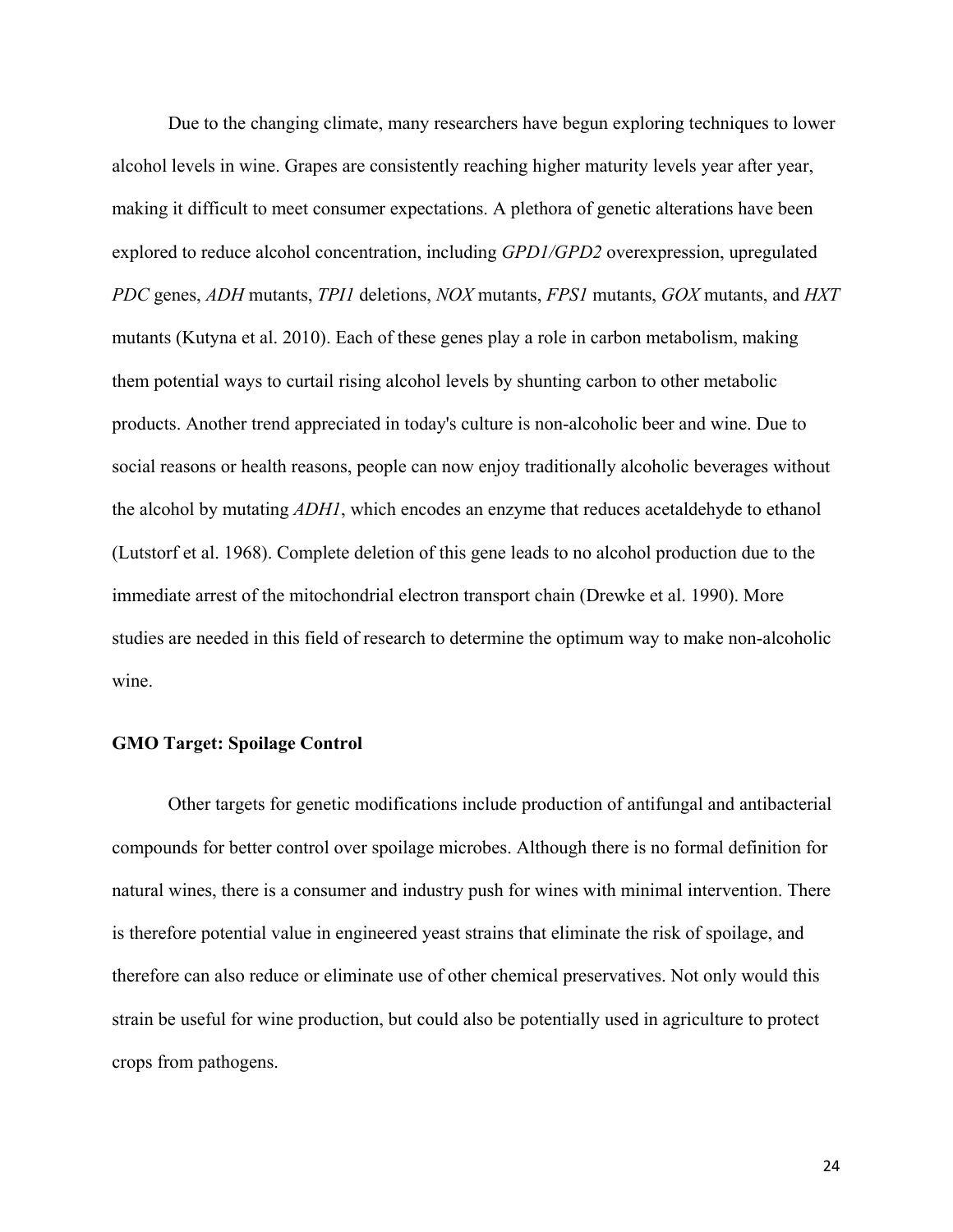One antimicrobial protein of interest is chitinase, an enzyme that can hydrolyze chitin naturally present in fungal walls. Carstens and colleagues (2003) transformed the *CTS1-2* gene into *S. cerevisiae* and found that the hyphal tips of *B. cinerea* were degraded and the cellular components leaked from the cell walls leading to a significantly lower concentration of the fungi. Pediocin transcripts have also been explored for their bactericidal use in yeast (du Toit & Pretorius 2000). Pediocin is an antimicrobial peptide that inhibits *Listeria* and *Leuconostoc* growth (Schoeman et al. 1999). It was found to inhibit bacterial activity, however, further studies are necessary to determine the correct level of expression in yeast. Lysozyme addition has been studied to determine the efficacy of inhibiting lactic acid bacteria in wine (Gao et al. 2008; Luburdi, Benucci, and Esti 2014), however, only addition rates have been studied and thus this would be an excellent area of interest for genetically modified yeast. Overall, the use of GMO wine yeast for antifungal and antimicrobial activity is fairly understudied. More studies are necessary before practical applications will be safe for industry use.

#### **GMO Target: Protein Haze**

Protein haze is another problem frequently encountered in winemaking. Bentonite fining is one technique used in industry to bind to these proteins, which then settle to the bottom of the tank. The wine is then racked off the settled material. Whenever this process is completed a portion of the wine is lost to the lees and during the racking. *HPF* encodes for a mannoprotein that confers haze protection functionality (Brown et al. 2007). Transforming this gene into wine yeast can potentially eliminate the need for bentonite and decrease losses associated with bentonite fining.

#### **GMO Target: Human Health**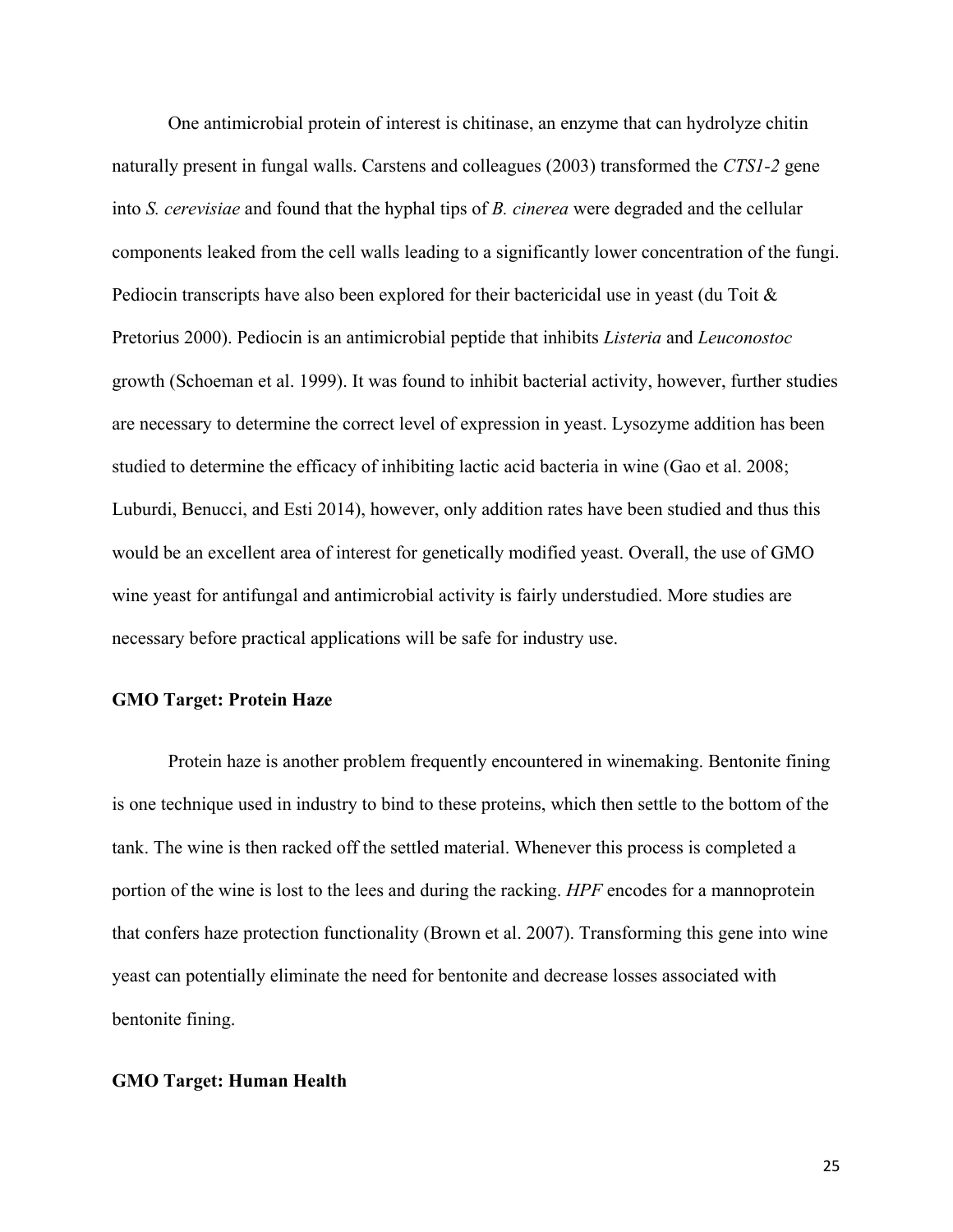Genetically modified yeast can be altered for human health. For instance, EcMo01 produces less urea (which is a carcinogen) compared to other commercial strains through the overexpression of DUR1 and DUR2 (Coulon et al. 2006). DUR1 and DUR2 are proteins encoded for the intracellular enzyme urea amidolyase and when overexpressed in yeast, there is less carcinogens in wine. Antioxidants, like resveratrol, can also be overexpressed in wines (Becker et al. 2003). Resveratrol is naturally found in the grape skins of wines as a fungal defense mechanism; therefore, red wines typically have higher concentrations compared to white wines. Becker and colleagues (2003) wanted to create a novel yeast strain that could increase the levels in white wine for consumer health, which is why they created yeast that overexpressed resveratrol.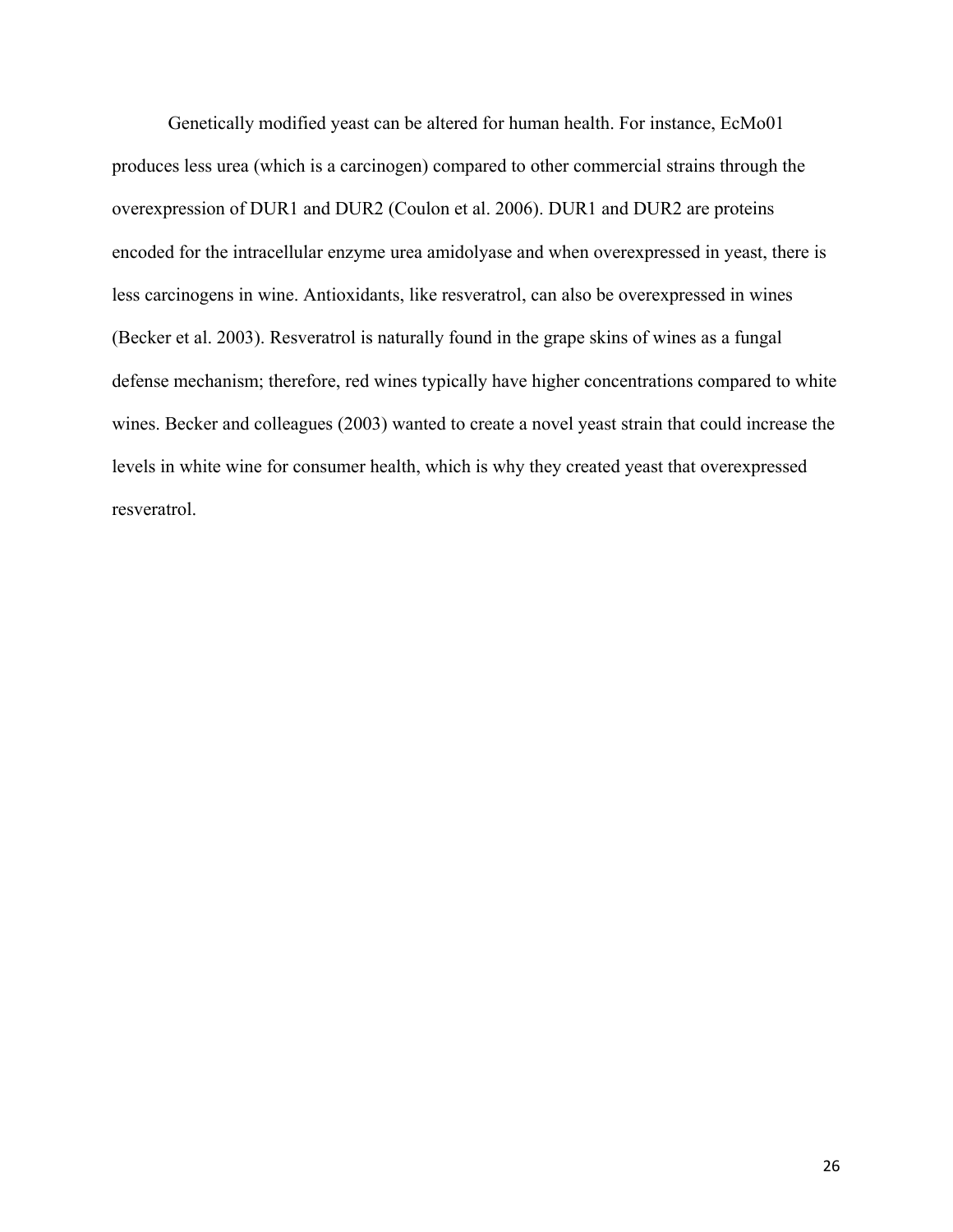| <b>Target</b><br>Gene           | <b>Activity in Yeast Cell</b>                                                                                                         | <b>Effect on Wine</b>                                                                          | Reference                         |
|---------------------------------|---------------------------------------------------------------------------------------------------------------------------------------|------------------------------------------------------------------------------------------------|-----------------------------------|
| DUR1,2                          | Decreases urea production                                                                                                             | Reduction of carcinogens                                                                       | Coulon et al.<br>2006             |
| mael                            | Encodes a permease for malate                                                                                                         | Completes MLF                                                                                  | Husnik et al.<br>2006             |
| <b>VST1</b>                     | Synthesizes resveratrol                                                                                                               | Increase of antioxidants                                                                       | Becker et al.,<br>2003            |
| egl1                            | increases beta- $(1,4)$ -endoglucanase<br>activity, i.e., hydrolysis of glycosides                                                    | Increase in fruity aroma                                                                       | Perez-<br>Gonzalez et<br>al. 1993 |
| rhaA                            | Codes for glycosidase enzymes to<br>increase liberation of monoterpenes                                                               | Increase in grape aroma                                                                        | Manzanares<br>et al. 2003         |
| tnaA                            | encodes for a tryptophanase enzyme<br>that has strong cysteine-β-lyase<br>activity                                                    | Increase in volatile thiol<br>compounds                                                        | Swiegers et<br>al. 2007           |
| PAL/TAL,<br>$C4H$ ,<br>BAL, 4CL | phenylalanine/tyrosine ammonia<br>lyase, cinnamate-4-hydroxylase,<br>coumarate-CoA ligase and<br>benzalacetone synthase, respectively | Raspberry ketone production                                                                    | Lee et al.<br>2016                |
| <b>ATF1</b>                     | increases alcohol acetyltransferase<br>activity                                                                                       | Increases fruity aroma stability<br>post bottling                                              | Lilly et al.<br>2000              |
| GPD2                            | overexpression of leads to higher<br>concentrations of glycerol and acetic<br>acid                                                    | Increase in sweetness, lower<br>alcohol levels, and acetic acid off-<br>aromas                 | Lopes et al.<br>2000              |
| <b>FPS1</b>                     | Facilitates in glycerol export/import,<br>deregulation of this gene leads to less<br>glycerol import                                  | Lowers alcohol levels                                                                          | Kutyna et al.<br>2010             |
| $GPD2$ &<br>ALD6                | Overexpression of GDP2 and<br>deletion of the aldehyde<br>dehydrogenase enzyme                                                        | Lowers alcohol levels, eliminates<br>acetic acid production, and<br>increases sweetness levels | Eglinton et<br>al. 2002           |
| PDC <sub>2</sub>                | Decreases the pyruvate<br>decarboxylase isozyme activity                                                                              | Reduces ethanol content                                                                        | Cuello et al.<br>2017             |
| <i>ADHI</i>                     | Eliminates the reduction of<br>acetaldehyde to ethanol                                                                                | Zero alcohol production                                                                        | Drewke et al.<br>1990             |
| RuBisCO                         | expression enable NADH                                                                                                                | Improves growth rate and increases                                                             | Papapetridis                      |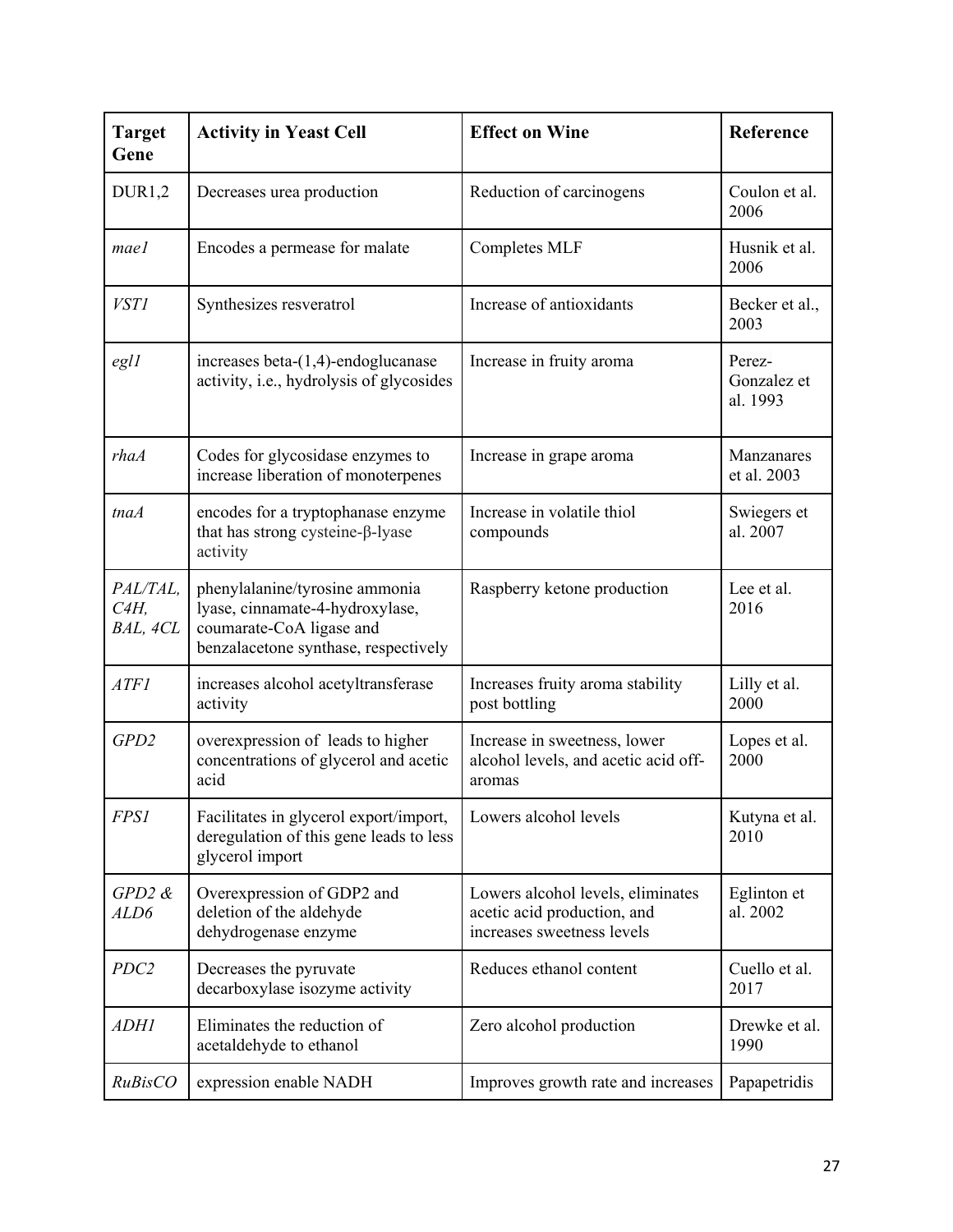| and PRK    | reoxidation                                                                          | ethanol yields                                   | et al. 2018                       |
|------------|--------------------------------------------------------------------------------------|--------------------------------------------------|-----------------------------------|
| $CTSI-2$   | Overexpression leads to increased<br>levels of chitinase - a potential<br>antifungal | Significantly reduces the biomasse<br>of hyphae  | Carstens et<br>al. 2003           |
| pedA       | Encode amino acids precursor of the<br>PA-1 pediocin                                 | Acts as an antimicrobial                         | Schoeman et<br>al. 1999           |
| <b>HPF</b> | Expression of HPF genes increases<br>mannoproteins production                        | Decreases haziness                               | Brown et al.<br>2007              |
| KNR3       | Deletion leads to increased<br>mannoprotein release                                  | Decreases haziness                               | Gonzalez-<br>Ramos et al.<br>2008 |
| GAA1       | Encodes a GPI transamidase comex,<br>which is required for inositol<br>synthesis     | Allows yeast to ferment at lower<br>temperatures | Lopez-Malo<br>et al. 2015         |

**Table 3. Genes edited in wine yeast for improvement of fermentation along with sensorial and health benefits.** The genes along with their specific activity are outlined within the first two columns, the effect on wine and/or the microflora of the wine are outlined in the third column.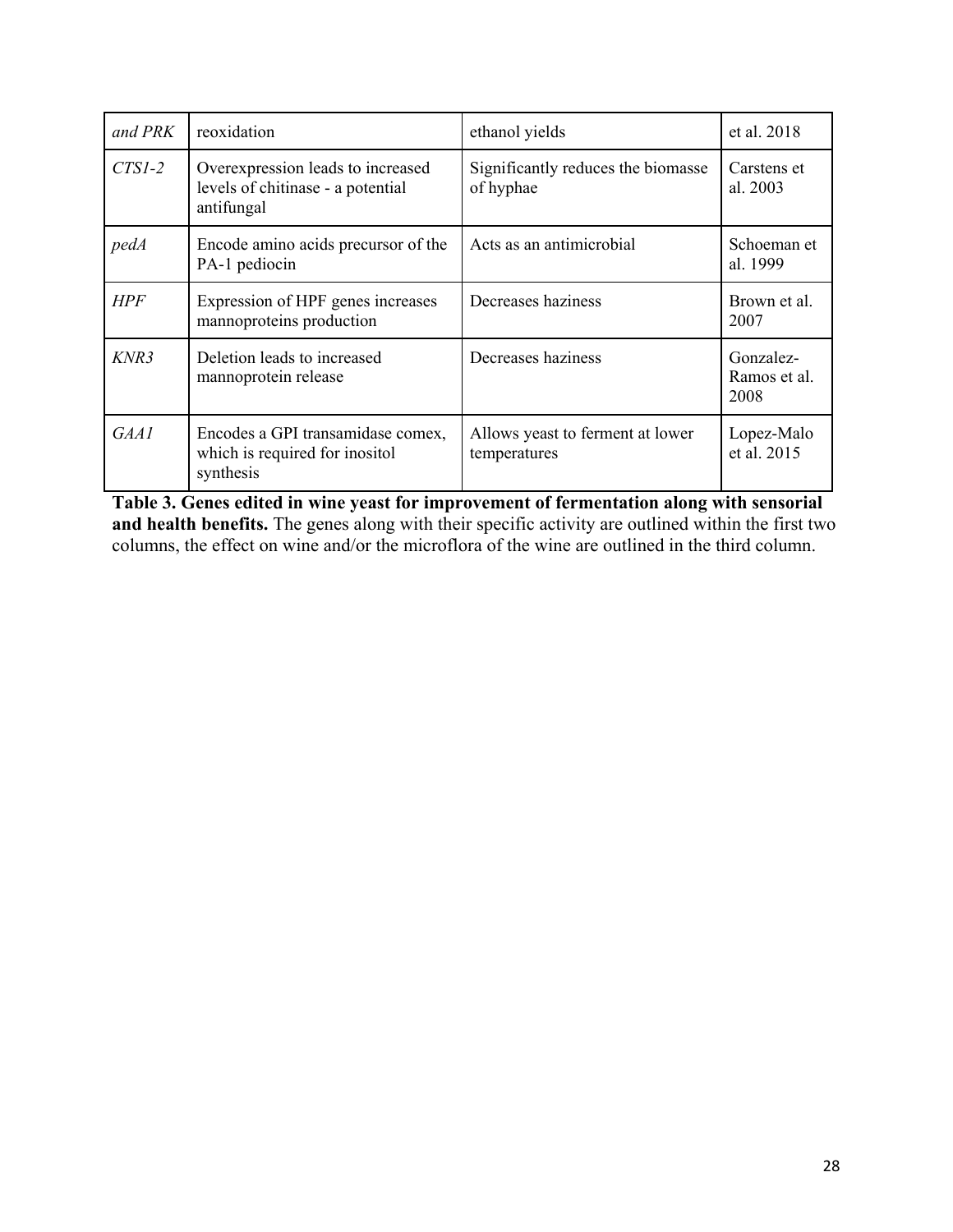# **CHAPTER 5. CONCLUSION**

In the late 19th century, the wine industry went through the phylloxera epidemic, which nearly destroyed all wine production in Europe (Banerjee et al. 2010). Luckily, it was discovered that American grape varieties were resistant to the disease and viticulturists were able to graft the European vines onto American root systems. Without this grafting system, *Vitis vinifera* would be scarce. Humans have been engineering life to our benefit for centuries through techniques like grafting, domestication, breeding, etc. Modern biotechnology is simply an advancement in the technology we must continue trying to solve the problems of humanity. Many GMOs are already widely used. Several vaccines are produced via genetically modified microbes, almost all medical insulin is produced by genetically modified yeasts and bacteria, medicines and many other compounds are also produced by microbes, genetically engineered crops are solving the hunger crisis by increasing yield, while also decreasing pesticide and herbicide use. New research has sought out GM yeast to convert sewage and waste into biodiesel production (Angerbauer et al. 2008). Genetic modification has already been applied to practically solve problems that have arisen in society without harming or sacrificing other people, animals, or the planet.

As technology advances, it is up to the users to apply it in a beneficial way. Many scientists have paved the groundwork to deal with global warming and rising alcohol levels through the use of genetically modified yeast (Cuello et al. 2017; Eglinton et al. 2002; Kutyna et al. 2010; Lutstorf et al. 1968). These yeasts will require less intervention from winemakers, which is a quality marker by consumers. The industry refuses to put GM wine yeast into practice because of negative consumer reaction, however, there is a lack of research indicating that consumers are unwilling to purchase, and drink wine made from GMOs. Wine is typically sterile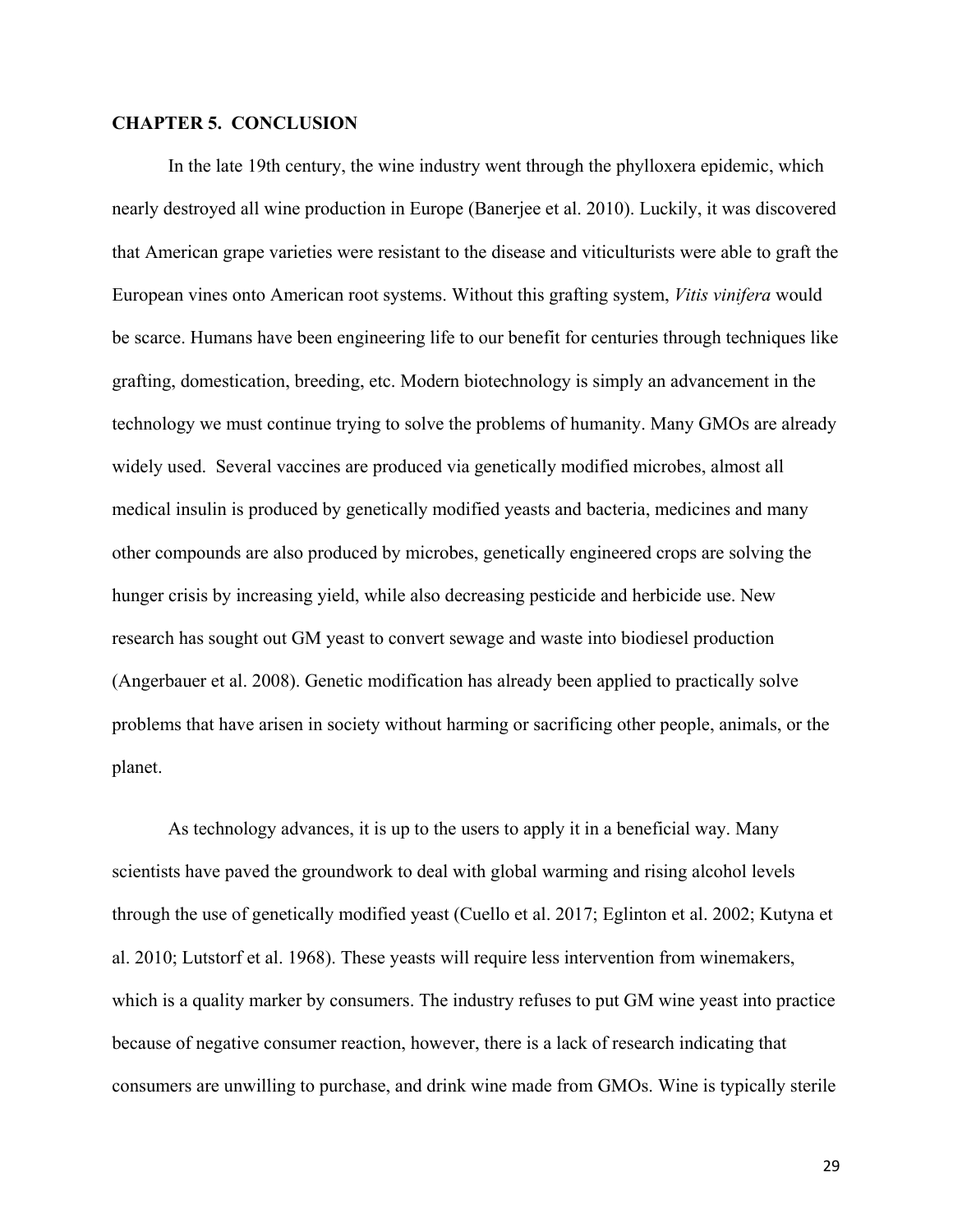filtered prior to bottling to avoid secondary fermentations in the bottle. During this filtration, bacteria and yeast are eliminated from the final product, therefore, consumers would not be consuming GMOs.

Genetic modifications have not only been applied to yeast research, but practical applications have also been used to increase stress tolerance, disease resistance, pest control, and even environmental sustainability measures in vines (Vivier and Pretorius 2002). The harmony between genetically modified vines and yeast would lead to better quality wine, but more importantly, it would help the industry become more environmentally friendly. Every industry is making strides to become greener, which is necessary to ensure the survival of our planet and future generations. How GMs are applied to society is dependent on government regulations and consumer attitude. It is a time-sensitive issue, and the morality of this technology should be parsed out before it is passed onto another generation.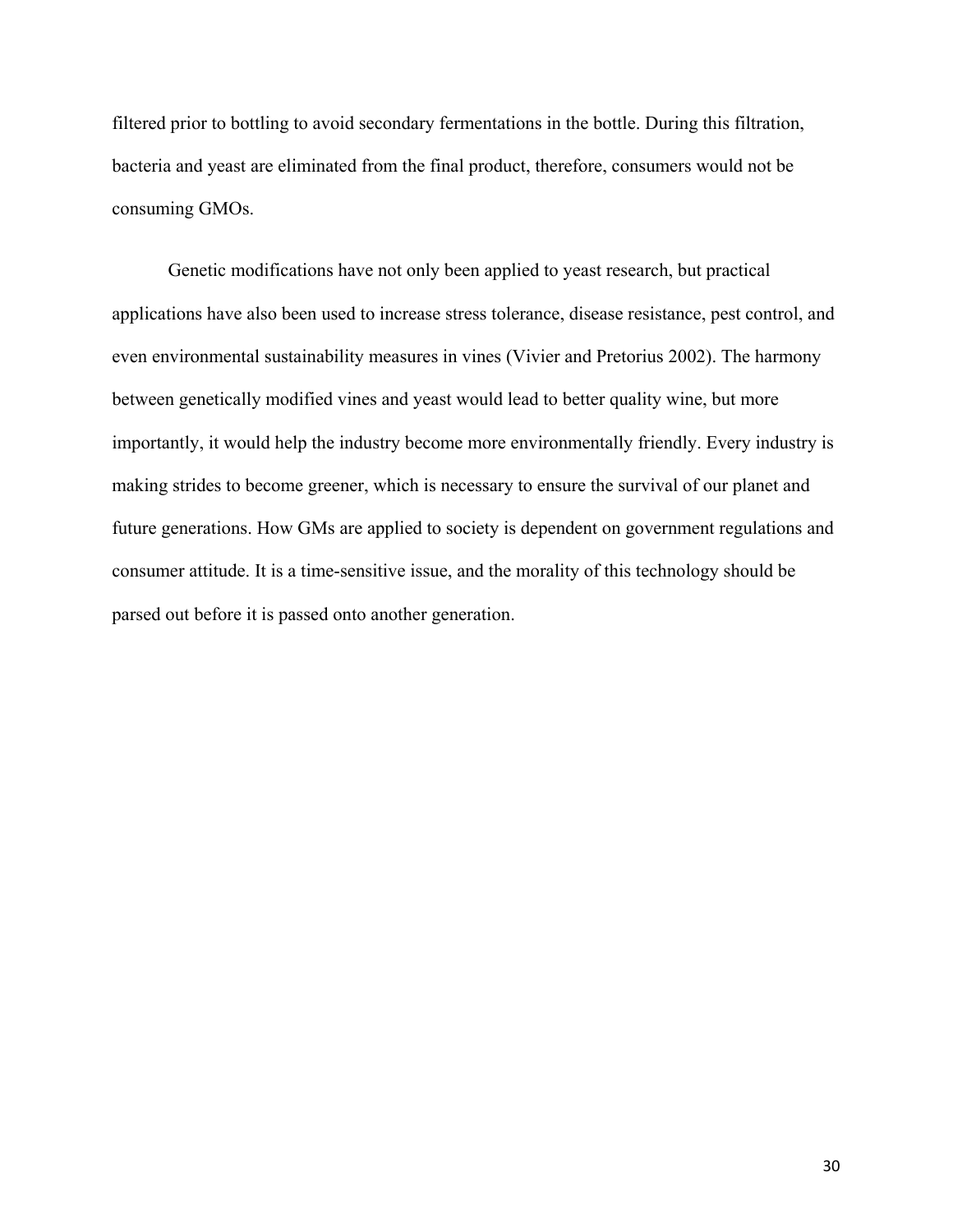#### **BIBLIOGRAPHY**

*A decade of EU-funded GMO research: (2001-2010)*. 2010. Luxemburg: Publ. Office.

- Ricroch, A., Baptiste Berg, J. & Kuntz, M. 2010. Is the German Suspension of MON810 Maize Cultivation Scientifically Justified? *Transgenic Research* 19(1): 1-12.
- Angerbauer, C., Siebenhofer, M., Mittelbach, M. & Guebitz, G. M. 2008. Conversion of sewage sludge into lipids by *Lipomyces starkeyi* for biodiesel production. *Bioresource Technology* 99(8): 3051-3056.
- Banerjee, A., Dunlop, E., Postel-Vinay, G., & Watts, T. 2010. Long-run health impacts of income shocks: wine and phylloxera in Nineteenth Century France. *The Review of Economic and Statistics* 92(4): 714-728.
- Becker, J., Armstrong, G. O., van der Merwe, M., Lambrechts, M. G., Vivier, M. A. & Pretorius I. S. 2003. Metabolic engineering of *Saccharomyces cerevisiae* for the synthesis of the wine-related antioxidant resveratrol. *Yeast Research* 4(1): 79-85.
- Berrie, L. 2011. Genetically Modified Organisms in the Wine Industry (Unpublished master's dissertation). Stellenbosch University, South Africa.
- Bovay, J. & Alston, J. 2018. GMO food labels in the United States: Economic implications of the new law. *Food Policy* 78:14-25.
- Brown, S. L., Stockdale, V. J., Pettolino, F., Pocock, K. F., Barros Lopes, M., Williams, P. K., Bacic, A., Fincher, G. B. Hoj, P. B. & Waters E. J. 2006. Reducing haziness in white wine by overexpression of *Saccharomyces cerevisiae* genes YOL155c and YDR0w. *Applied Genetics and Molecular Biotechnology* 73: 1363-1376.
- Carstens, M., Vivier, M. A., Van Rensburg, P. & Pretorius, I. S. 2002. Overexpression, secretion and antifungal activity of the *Saccharomyces cerevisiae* chitinase. *Annals of Microbiology*, 52: 15-28.
- Chin, Y., Kang, W., Jang, H. W., Turner, T. L. & Kim, H. J. 2016. CAR1 deletion by CRISPR/Cas9 reduces formation of ethyl carbamate from ethanol fermentation by Saccharomyces cerevisiae. *Journal of Industrial Microbiology & Biotechnology, 43*(11), 1517-1525.
- Chen, H. Y., Gols, R. & Benrey, B. 2015. Crop Domestication and Its Impact on Naturally Selected Trophic Interactions. *Annual Review of Entomology* 60: 35-58.
- *Consolidation Version of the Treaty on the Functioning of the European Union*, 13 December 2008, [2012] OJ 326/47 at 124, art 69(1) (entered into force 1 December 2009; most recent consolidation 26 October 2012).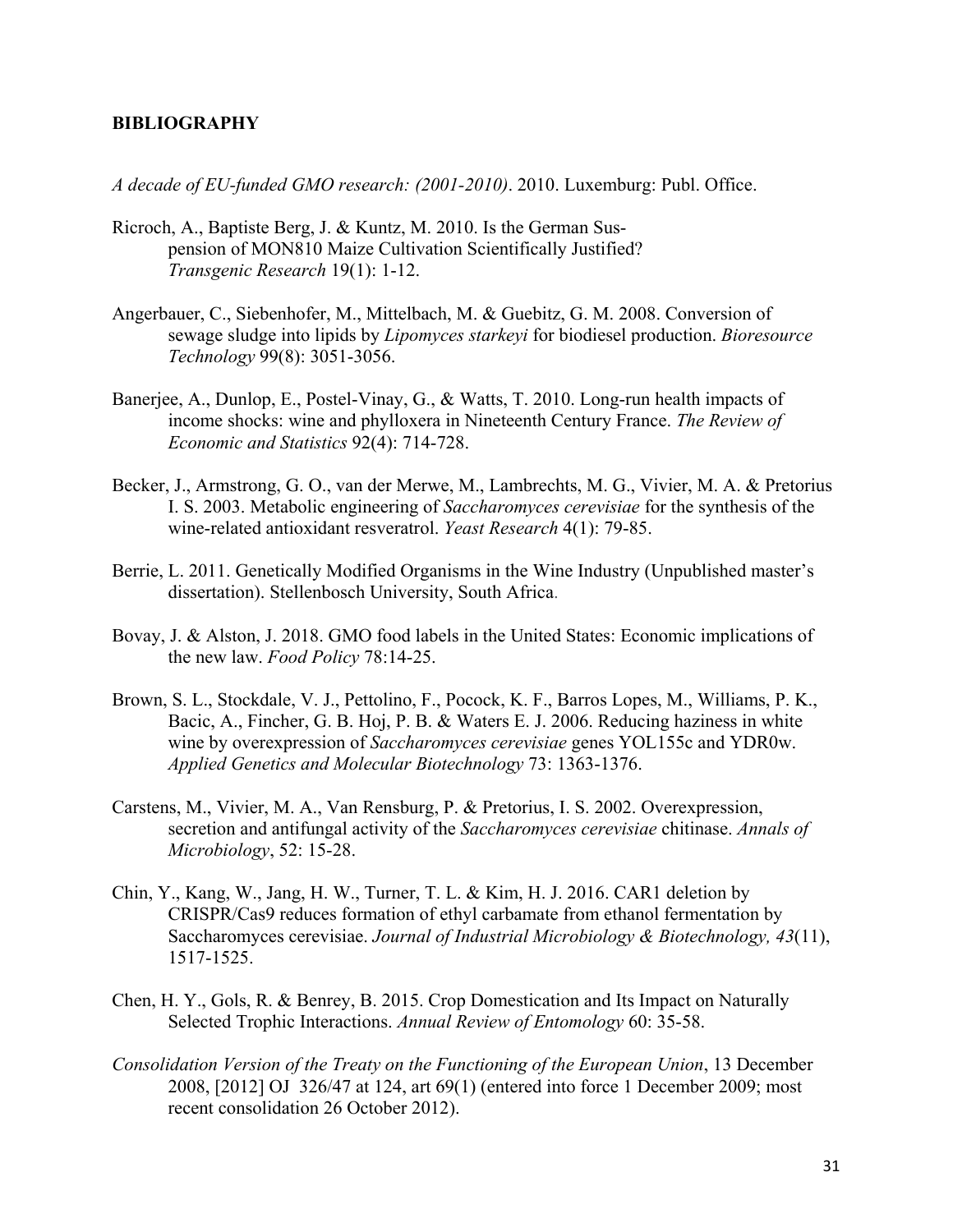- Coulon, J., Husnik, J. I., Inglis, D. L., van der Merwe, G. K., Lonvaud, A., Erasmus, D. J. & van Vuuren, H. J. J.(2006. Metabolic engineering of *Saccharomyces cerevisiae* to minimize the production of ethyl carbamate in wine. *American Journal of Enology and Viticulture, 57*, 113–124.
- Cuello, R.A., Flores Montero, K.J., Mercado, L.A. et al. 2017. Construction of low-ethanol–wine yeasts through partial deletion of the Saccharomyces cerevisiae PDC2 gene. *AMB Express* 7(67).
- Current GM Applications and Approvals. (last updated Aug. 2019. FSANZ. http://www.foodstandards.govt.nz/consumer/gmfood/applications/pages/default.aspx).
- DiCarlo, J. E., Julie E. Mali, N. P., Rios, X., Aach, J. & Church, G. M. 2013. Genome engineering in Saccharomyces cerevisiae using CRISPR-Cas systems. *Nucleic Acids Research* 41(7): 4336–4343.
- Drewke, C., Thielen, J. & Ciriacy, M. 1990. Ethanol formation in adh0 mutants reveals the existence of a novel acetaldehyde-reducing activity in *Saccharomyces cerevisiae. Journal of Bacteriology* 172: 3909-3917.
- Du, L. 2014. GMO Labelling and the Consumer's Right to Know: A Comparative review of

the Legal Bases for the Consumer's Right to Genetically Modified Food Labelling. *McGill Journal of Law and Health* 8(1):1-42.

- du Toit C., & Pretorius I. 2000. Microbial spoilage and preservation of wine: using new weapons from nature's own arsenal—a review. *South Africa Journal of Enology and Viticulture* 21: 74–96.
- Eglinton, J. M., Heinrich, A., Pollnitz, A. P., Langridge P., Henschke P. A. & Lopes, M.d.B. 2002. Decreasing acetic acid accumulation by a glycerol overproducing strain of *Saccharomyces cerevisiae* by deleting the ALD6 aldehyde dehydrogenase gene. *Yeast*  19(4): 295-301.
- Gao, Y.C., Zhang, G., Krentz, S., Darius, S., Power, J. & Lagarde, G. 2002, Inhibition of spoilage lactic acid bacteria by lysozyme during wine alcoholic fermentation. *Australian Journal of Grape and Wine Research*, 8: 76-83.
- Gruère, P., G. & Rao R., S. 2007. A Review of International Labeling Policies of Genetically Modified Food to Evaluate India's Proposed Rule. *AgBioForum,* 10(1): 51-54.
- Goffeau, A., Barrell, B., Bussey, H., Davis, R., Dujon, B., Feldmann, H., Galibert, F., Hoheisel, J., Jacq, C., Johnston, M., Louis, E., Mewes, H., Murakami, Y., Philippinsen, P., Tettelin, H., & Oliver, S. 1996. Life with 6000 genes. *Science* 274(7): 546-563.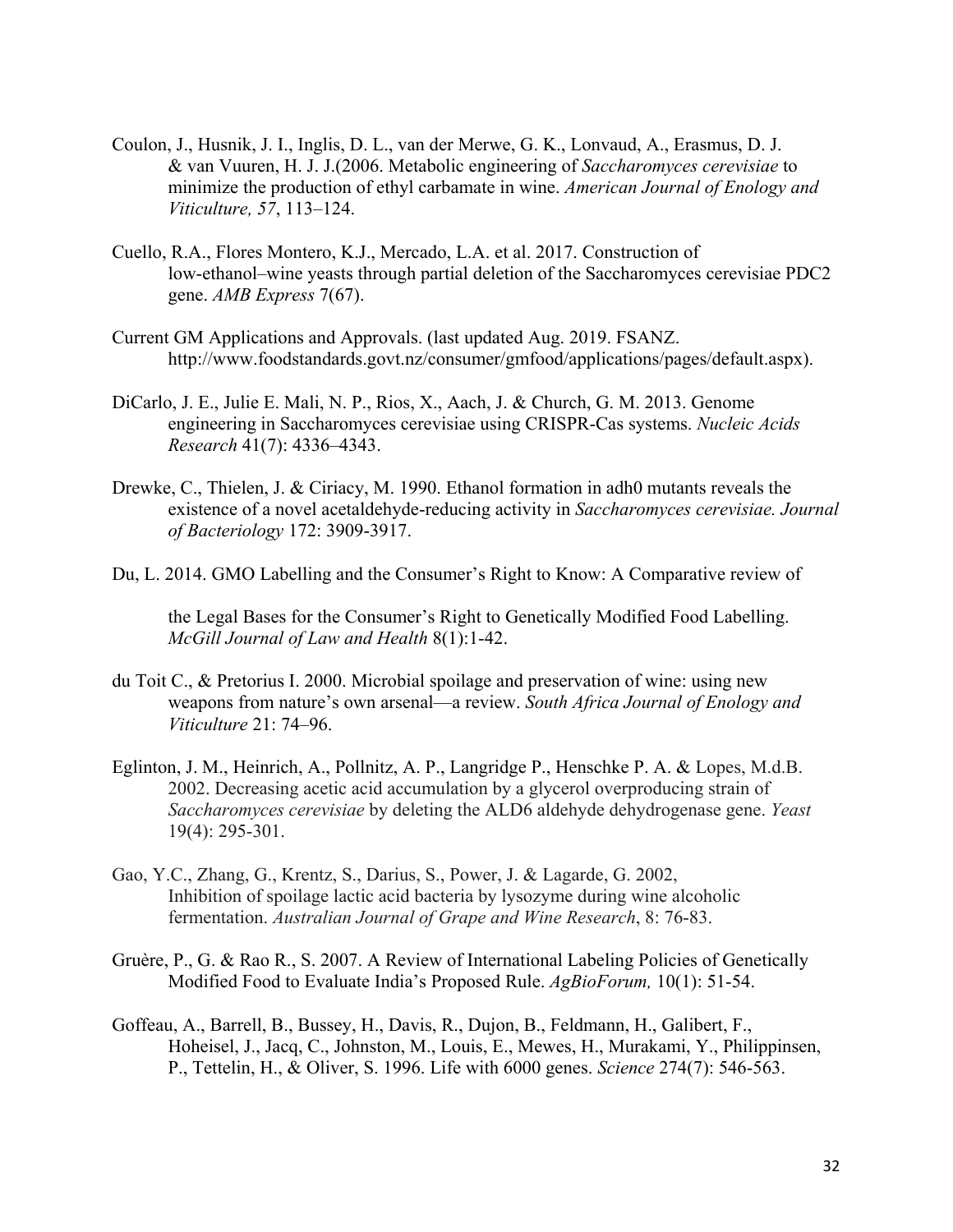- Guasch-Jané, M. R., Andrés-Lacueva, C., Jáuregui, O., Lamuela-Raventós, M. R. 2006. First evidence of white wine in ancient Egypt from Tutankhamun's tomb. *Journal of Archaeological Science* 33(8): 1075-1080.
- Gonzalez-Ramos, D., Cebollero, R., & Gonzalez R. 2008. A Recombinant *Saccharomyces cerevisiae* Strain Overproducing Mannoproteins Stabilizes Wine against Protein Have. *Applied and Environmental Microbiology* 74(17): 5533-5540.
- Government of Canada. 2020 Labelling genetically-modified (GM) foods. Retrieved from https://www.canada.ca/en/health-canada/services/food-nutrition/genetically-modifiedfoods-other-novel-foods/labelling.html
- Hazardous Substances and New Organisms Act. 1996. (n.d.). Retrieved August 14, 2020, from http://www.legislation.govt.nz/act/public/1996/0030/93.0/DLM383566.html
- Hinnen, A., Hicks, B. J. & Fink, R. G. 1978. Transformation of yeast. *Proceedings of the National Academy of Sciences of the United States of America* 75(4): 1929-1933.
- Husnik, J. I., Volschenk, H., Bauer, J., Colavizza, D., Luo, Z. & van Vuuren H. J. J. 2006. Metabolic engineering of malolactic wine yeast. *Metabolic Engineering* 8(4) 315:323.
- Kishimoto, M. 1994. Fermentation characteristics of hybrids between the cryophilic wine yeast *Saccharomyces bayanus* and the mesophilic wine yeast *Saccharomyces cerevisiae. Journal of Fermentation and Bioengineering.* 77(4): 432-435.
- Kostylev, M., Otwell, A. E., Richardson, R. E. & Suzuki, Y. 2015. Cloning Should Be Simple: *Escherichia coli* DH5α-Mediated Assembly of Multiple DNA Fragments with Short End Homologies. *PloS one*, 10(9).
- Kutyna, D. R., Varela, C., Henschke, P. A., Chambers, P. J. & Stanley, G. A. 2010). Microbiological approaches to lowering ethanol concentration in wine. *Trends in Food Science & Technology* 2(6): 293-302.
- Lee, D., Lloyd, N.D.R., Pretorius, I.S. *et al.* 2016. Heterologous production of raspberry ketone in the wine yeast *Saccharomyces cerevisiae* via pathway engineering and synthetic enzyme fusion. *Microb Cell Fact* 15, 49.
- Liburdi, K., Benuccia, I. & Esti, M. 2014) Lysozyme in Wine: An overview of Current and Future Applications Comprehensive Review. *Food Science and Food Safety* 13(5): 1062- 1073.
- Lilly, M. Lambrechts M. G. & Pretorius, I. S. 2000. Effect of Increased Yeast Alcohol Acetyltransferase Activity on Flavor Profiles of Wine and Distillates. *Applied and Environmental Microbiology* 66(2): 744-753.

Lopes, M.d.B., Rehman, A., Gockowiak, H., Heinrich, A.J., Langridge, P. & Henschke,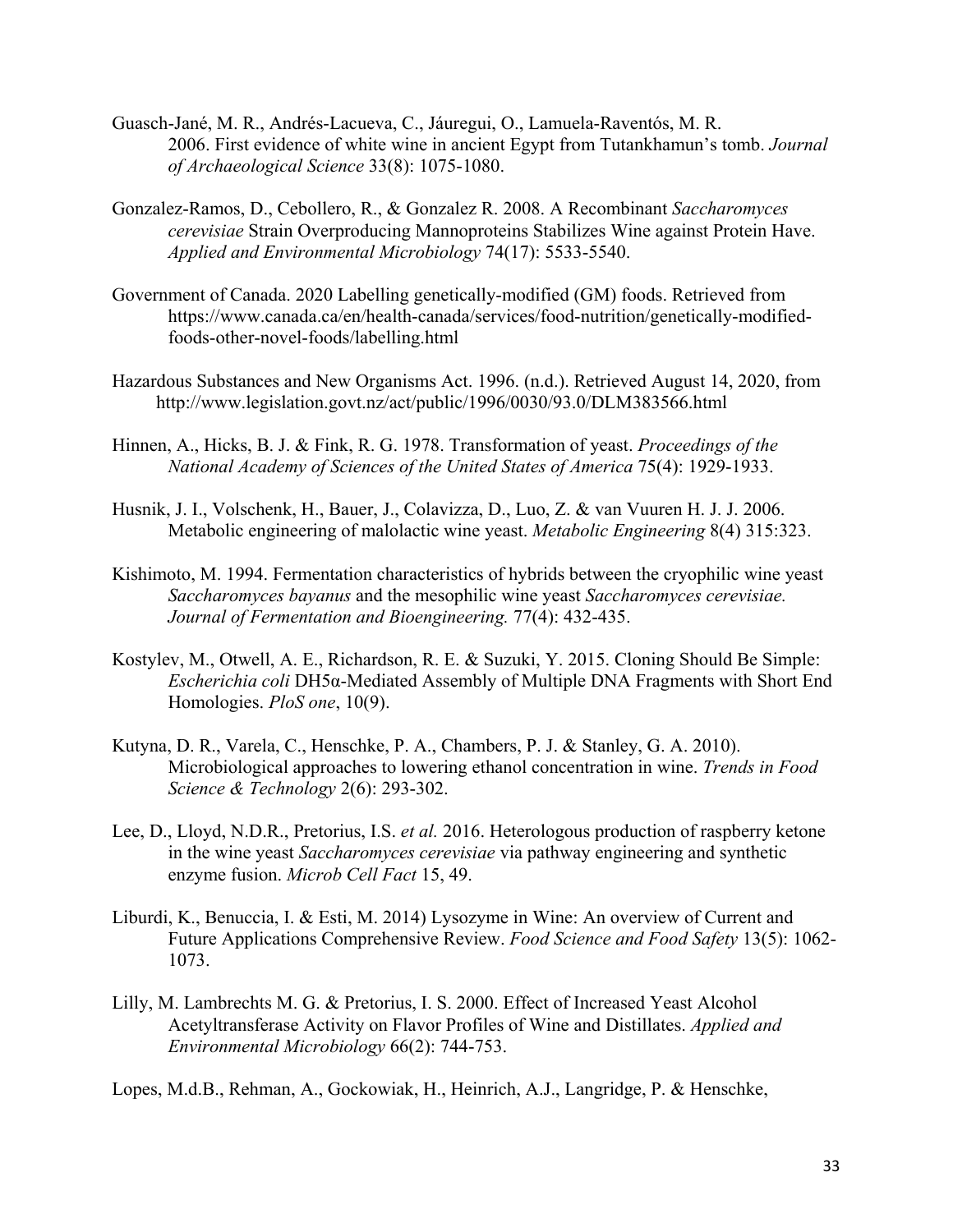P.A. 2000. Fermentation properties of a wine yeast over-expressing the *Saccharomyces cerevisiae* glycerol 3‐phosphate dehydrogenase gene (*GPD2*). *Australian Journal of Grape and Wine Research* 6: 208-215.

- López-Malo, M., García-Rios, E., Melgar, B., Sanchez, M. R., Dunham, M. J. & Guillamón, J. M. 2015. Evolutionary engineering of a wine yeast strain revealed a key role of inositol and mannoprotein metabolism during low-temperature fermentation. *BMC genomics*, *16*(1): 537.
- Lutstorf, U. & Megnet, R. 1968. Multiple forms of alcohol dehydrogenase in *Saccharomyces cerevisia*e. *Arch. Biochem. Biophy*s. 126: 933-944.
- Manzanares, P., Orejas, M., Vicente Gil, J., de Graaff, L., Visser, J. & Ramón, D. 2003. Construction of a Genetically Modified Wine Yeast Strain Expressing the Aspergillus aculeatus rhaA Gene, Encoding an α-l-Rhamnosidase of Enological Interest. *Food Microbiology* 69(12): 7550-7562.
- Muysson, J., Miller, L., Alli, R., & Inglis, D. 2019. The Use of CRISPR-Cas9 Genome Editing to Determine the Importance of Glycerol Uptake in Wine Yeast During Ice Wine Fermentation. *Fermentation 5(4): 93.*
- National Bioengineered Food Disclosure Standard Act of 2016, Pub. L. 114-216, 130 Stat. 834, Codified as amended at 7 U.S.C. §§1639.
- Papapetridis, I., Goudriaan, M., Vázquez Vitali, M. et al. 2018. Optimizing anaerobic growth rate and fermentation kinetics in *Saccharomyces cerevisiae* strains expressing Calvincycle enzymes for improved ethanol yield. *Biotechnology Biofuels* 11, 17.

Parker, J. 2001. Transformation in Encyclopedia of Genetics. First edition.

Pasteur, L. 1858. Nouveaux faits concernant l'histoire de la fermentation alcoolique. *Competes Rendus Chimie.* 47: 1011-1013.

Pellegrino, E., Bedini, S., Nuti, M. & Ercoli, L. Impact of genetically engineered maize on agronomic, environmental and toxicological traits: a meta-analysis of 21 years of field data. *Scientific Reports* 8, 3113.

- Record of GMO Dealings. (n.d.). Retrieved September 16, 2020, from http://www.ogtr.gov.au/internet/ogtr/publishing.nsf/Content/gmorec-index-1.
- Reed, G. & Chen, S. L. 1978. Evaluating Commercial Active Dry Wine Yeasts By Fermentation Activity. *American Journal of Enology and Viticulture* 29(3): 165-168.
- Perez-Torrado R, Gimeno-Alcañiz J. V. & Matallana E. 2002. Wine yeast strains engineered for glycogen overproduction displays enhanced viability under glucose deprivation conditions. *Appl Environ Microbiol* 68: 3339–3344.